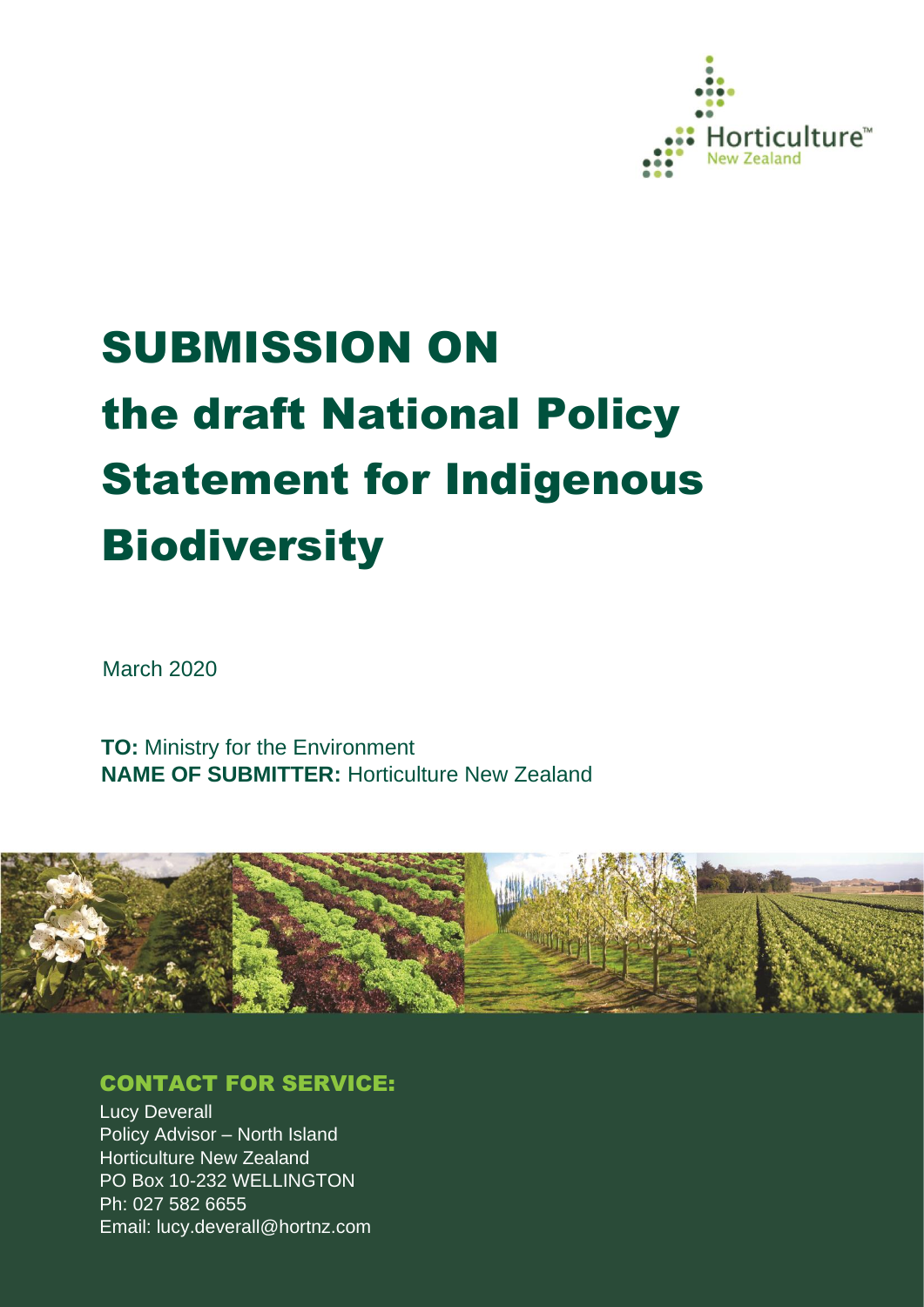#### **Introduction**

Horticulture New Zealand (HortNZ) thanks Ministry for the Environment (MfE) for the opportunity to submit on the draft National Policy Statement for Indigenous Biodiversity and welcomes any opportunity to work with MfE and to discuss our submission.

HortNZ could not gain an advantage in trade competition through this submission.

HortNZ wishes to be heard in support of our submission and would be prepared to consider presenting our submission in a joint case with others making a similar submission at any hearing.

The details of HortNZ's submission and decisions we are seeking from MfEl are set out below.

#### **Background to HortNZ**

HortNZ was established on 1 December 2005, combining the New Zealand Vegetable and Potato Growers' and New Zealand Fruitgrowers' and New Zealand Berryfruit Growers Federations.

HortNZ advocates for and represents the interests of 5000 commercial fruit and vegetable growers in New Zealand, who grow around 100 different crop types and employ over 60,000 workers. Land under horticultural crop cultivation in New Zealand is calculated to be approximately 120,000 hectares.

The horticulture industry value is \$5.7 billion and is broken down as follows:

| <b>Industry value</b>       | \$5.7bn  |
|-----------------------------|----------|
| Fruit exports               | \$2.82bn |
| Vegetable exports           | \$0.62bn |
| <b>Total exports</b>        | \$3.44bn |
| Fruit domestic              | \$0.97bn |
| Vegetable domestic \$1.27bn |          |
| <b>Total domestic</b>       | \$2.24bn |

For the first time New Zealand's total horticultural produce exports in 2017 exceeded \$3.44bn Free On Board value, 83% higher than a decade before.

It should also be acknowledged that it is not just the economic benefits associated with horticultural production that are important. The rural economy supports rural communities and rural production defines much of the rural landscape. Food production values provide a platform for long term sustainability of communities, through the provision of food security.

HortNZ's mission is to create an enduring environment where growers prosper. This is done through enabling, promoting and advocating for growers in New Zealand.t

#### **HortNZ's Resource Management Act 1991 Involvement**

On behalf of its grower members HortNZ takes a detailed involvement in resource management planning processes around New Zealand. HortNZ works to raise growers' awareness of the Resource Management Act 1991 (RMA) to ensure effective grower involvement under the Act.

The principles that HortNZ considers in assessing the implementation of the RMA include:

- The effects based purpose of the RMA;
- Non-regulatory methods should be employed by councils;
- Regulation should impact fairly on the whole community, make sense in practice, and be developed in full consultation with those affected by it;
- Early consultation of land users in plan preparation;
- Ensuring that RMA plans work in the growers interests both in an environmental and sustainable economic production sense.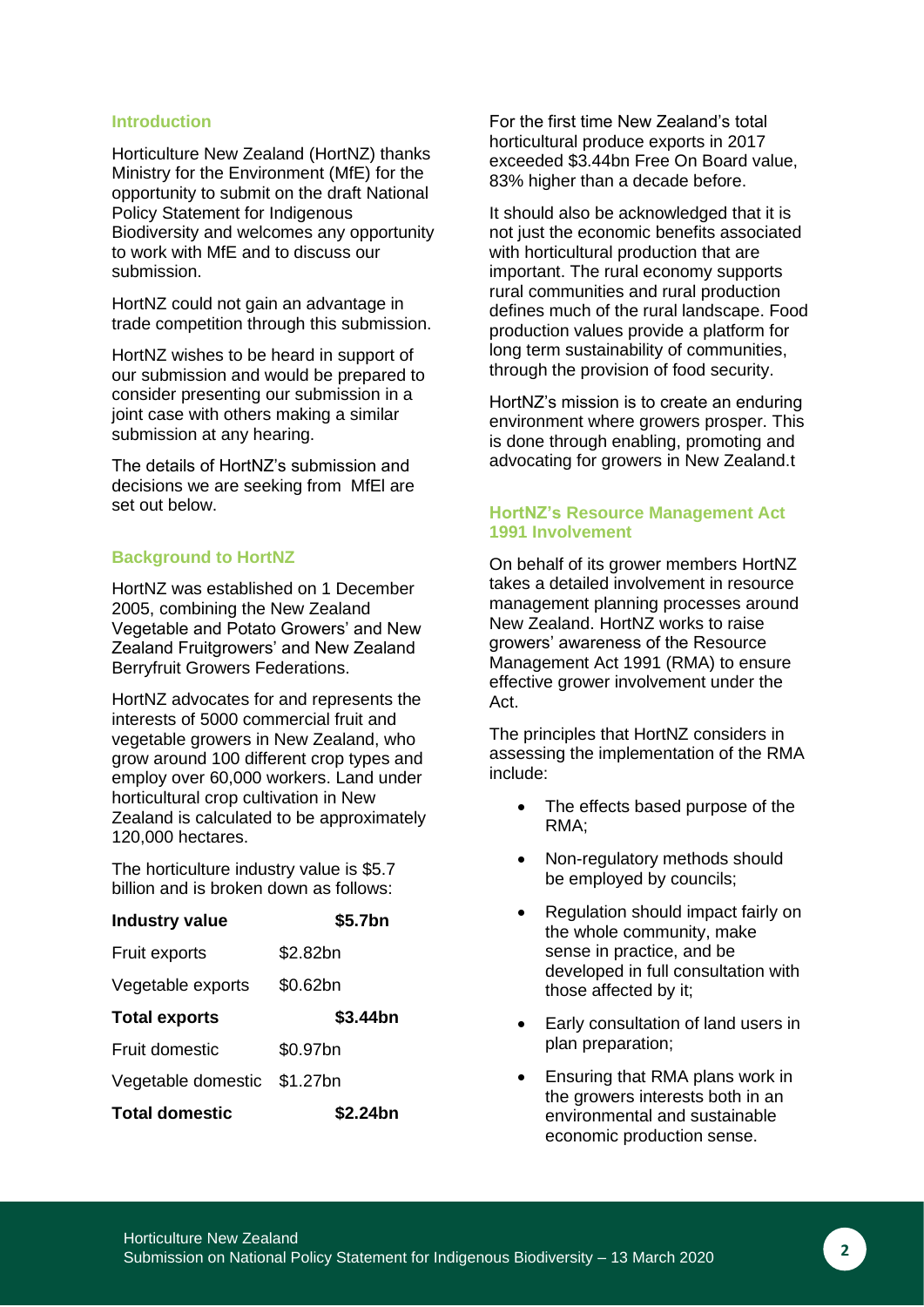#### **SUBMISSION**

#### **EXECUTIVE SUMMARY**

- We support the intent of the draft NPSIB and the need to improve management of New Zealand's biodiversity.
- We believe that the long-term management of New Zealand's biodiversity requires a national strategic planning approach. Utilising other legislation, such as the Local Government Act 2002 (LGA) will enable a broader range of mechanisms for achieving the vision of the NPSIB. It will also address inequitable issues arising from lack of compensation where private land is rendered economically unfeasible as a result of the NPSIB.
- We believe that non-regulatory measures are critical to the success of the NPSIB and support the following actions:
	- a) Ensuring sufficient information, advice, knowledge and support is provided to landowners, to enable landowners to incorporate biodiversity into their day to day farm management.
	- b) Ensuring targeted monitoring and reporting of biodiversity outcomes to provide appropriate tracking of success/failure of initiatives/progress.
	- c) Ensuring sufficient funding and resources are available upon request from councils, to enable them to meet obligations and provide support for landowners under the NPS-IB.
	- d) Ensuring appropriate and sufficient funding is available such that landowner facing entities, for example the QEII National Trust and the NZ Landcare Trust can respond to the demand from private landowners in regard to covenanting, and community-level interventions/approaches.
	- e) The establishment of a contestable national biodiversity fund for landowners/community groups to apply for assistance in relation to costs associated with preservation of biodiversity.
	- f) Carbon credits for the climate change mitigation provided by areas of significant biodiversity.
	- g) Consideration of how tax incentives could be provided to encourage, or remove barriers to, expenses associated with private biodiversity efforts.
	- h) Amendments, funding or otherwise clarification on the Local Government Act regarding rates relief for QEII covenanted land.
- A National Policy Statement provides consistency in interpretation and application of the RMA in relation to a particular topic. Our submission identifies a number of areas where inconsistency, confusion and lack of direction or quantification are more likely to result in extensive litigation and delays.
- As currently drafted, the NPSIB is a catch-all approach. Any and all indigenous vegetation or habitat for indigenous fauna will be identified as a SNA under Appendix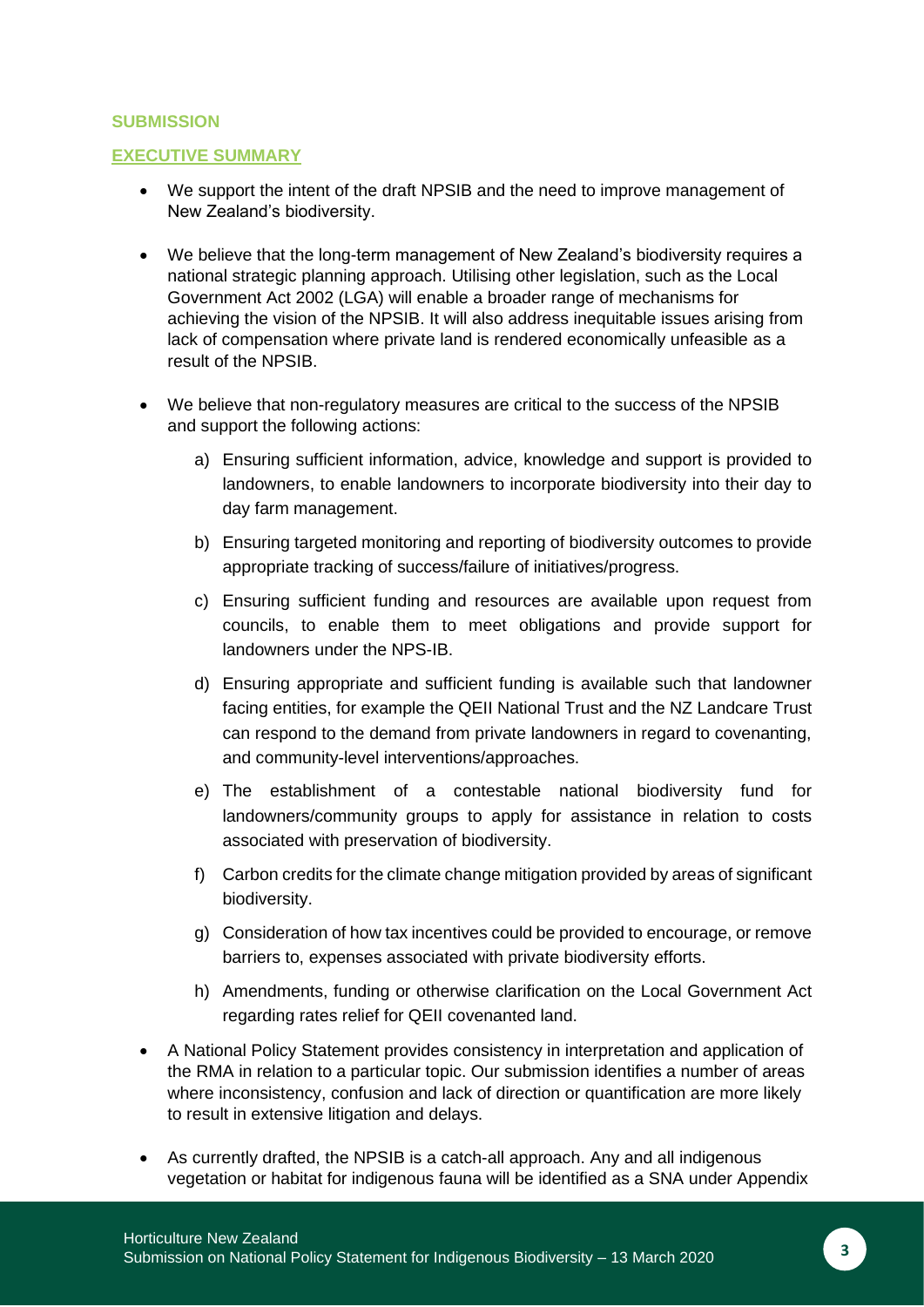1. Further, every activity is subject to assessment and required to avoid adverse effects in the first instance. This is the case regardless of location in relation to a SNA, or the scale and relevance of the activity's effects. This approach will fail to sustainably manage and protect significant biodiversity values. Resources and efforts need to be prioritised appropriately and partnerships and incentives are more likely to realise biodiversity gains.

- A lot of good work towards improving biodiversity has already been undertaken by rural private landowners and primary production sectors. This includes the validation and uptake of good management practices to manage environmental risk and, in many instances, contribute to the enhancement and wellbeing of indigenous biodiversity. It is fundamental that the NPSIB does not impinge on the management, maintenance and function of good management practices such as sediment ponds, buffers or riparian planting. Farm Environment Plans should be considered as a valid means of demonstrating adequate management and enhancement of biodiversity values.
- Highly productive land is a finite resource and is critical for meeting food supply demands now and into the future. The use of such land should not be restricted or limited by the NPSIB.

# **INTRODUCTION**

HortNZ is active in many resource management planning processes around the country, at a district, regional and national level. To provide context to the commentary we provide below on the questions posed on the issues and options paper, the following is an overview of the key policy issues HortNZ is involved with.

- Current projections around New Zealand's expected population increase and annual food volumes available for consumption show that domestic vegetable supply will not be able to sustain our future population consumption needs. Reasonably priced healthy food is essential for human health. Water and suitable soil are essential for the production of food.
- Good horticultural land is characterised by a range of factors other than just soil quality including, favourable climate for the crop, access to water, a lack of reverse sensitivity constraints, access to energy for hothouses, and access to post-harvest processing facilities and transport routes.
- Highly productive land is a finite resource. Once taken out of productive use and developed for other urban type land uses the resource is effectively lost. Avoiding this 'sterilisation' of productive land is HortNZ's key policy focus, and as such primary planning issues are:
	- a) Recognising nationally significant rural land;
	- b) Providing for regionally significant rural production:
	- c) Achieving economic development targets;
	- d) Protecting food supply; and
	- e) Providing for post-harvest production.

**4**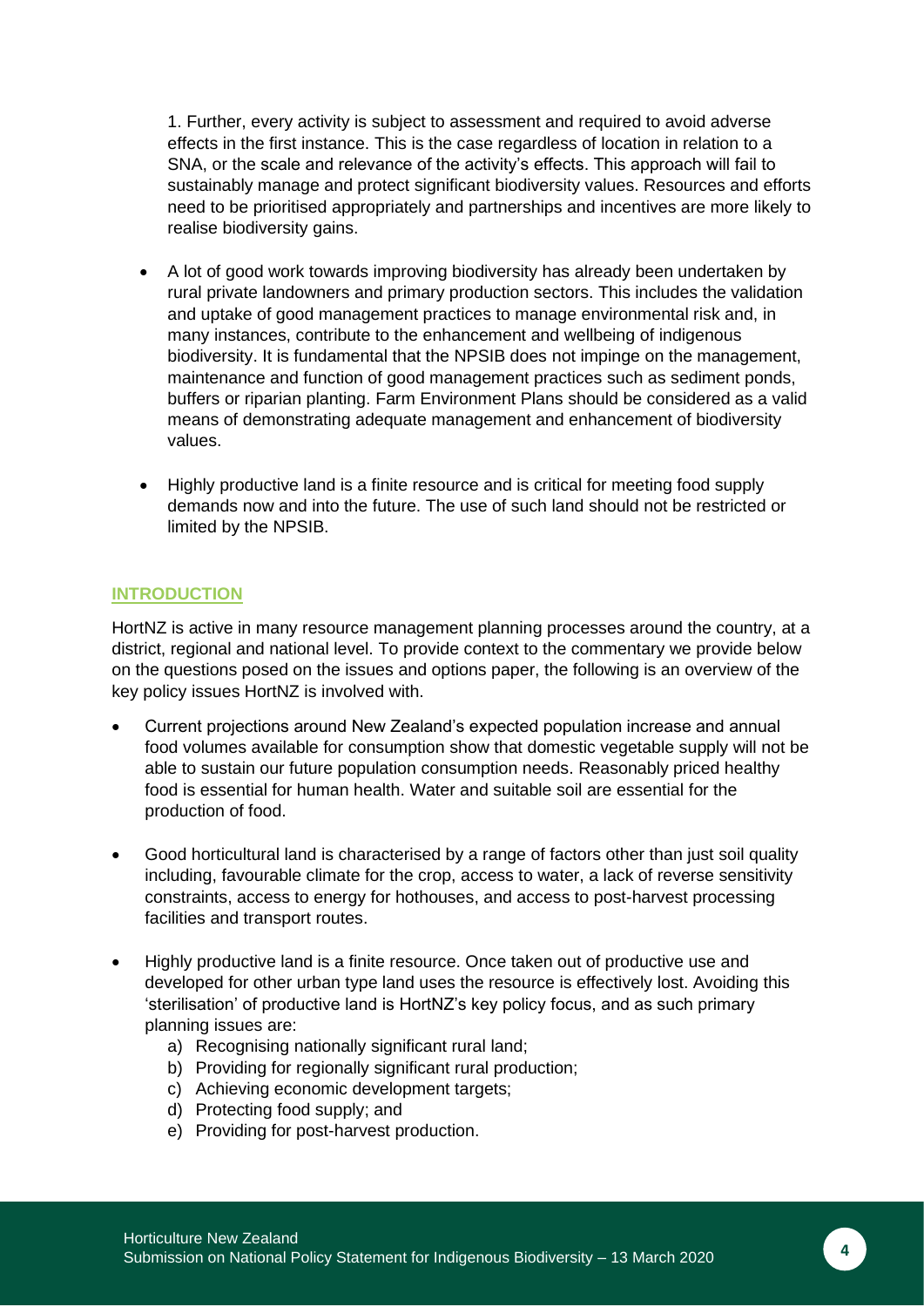• HortNZ have experienced across multiple plans, failures in providing for vegetable production and low intensity horticulture; particularly, as they are a very different farming systems to pastoral farming. This is often misunderstood.

Key considerations for horticulture (and threats to food production) in a resource management context include water supply, land supply, access to infrastructure, regulatory regime, reverse sensitivity, biosecurity and access to labour. The most relevant to this submission are:

- Regulatory regime the regulatory regime must be designed to avoid unreasonable costs and delays in undertaking rural production activities.
- Biosecurity policy to manage threats must be clear, activity placement must be cognisant of biosecurity issues
- Land supply which is affected by changes to the rural urban boundary and land fragmentation. Access to the land resource is paramount for the horticultural sector. The best land (including north facing and frost-free high production land), a finite resource, is being lost to urbanisation. Increasingly, access to and use of land is constrained by overly restrictive regulatory regimes.

### **COMMENTARY ON KEY ISSUES:**

#### INTEGRATED MANAGEMENT.

#### **Huti Te** Rito

The fundamental concept underpinning Huti Te Rito is the interconnectedness of the environment and communities. Key to this is the inclusiveness of recognising communities as a whole. HortNZ supports explicit provision made for tangata whenua in the NPS. However, the development and draft version of the NPSIB lacks representation of the wider community.

There is a distinct lack of incentive for landowners to continue, or take up, voluntary restoration projects on their properties. Many growers are already undertaking voluntary projects with no fiscal or material benefit. The planting and maintenance of these areas can be extremely costly over time – in terms of time, money and valuable land space.

As currently drafted, the NPSIB is likely to identify all indigenous vegetation and habitats as significant and being subject to additional assessment and regulation. This does not recognise the great work already undertaken towards restoring biodiversity. Rather this approach appears to penalise those efforts. For landowners and communities to actively recognise their roles as stewards and kaitiaki, the NPS needs stronger direction on, and provision for, Council's to provide some relief where SNA's are identified on private land.

HortNZ was not represented in the Collaborative Group referenced in the discussion document. Particularly in recent years, the horticultural community has been extremely active in both central and local government processes, with a primary focus being on securing New Zealand's domestic food supply now and into the future. HortNZ supports recognition of the interconnectedness of the environment and communities as this is fundamental to the long-term supply of fruit and vegetables. However, as currently presented, the draft NPSIB is unlikely to support the long-term relationship between the environment and communities.

#### **Strategic planning**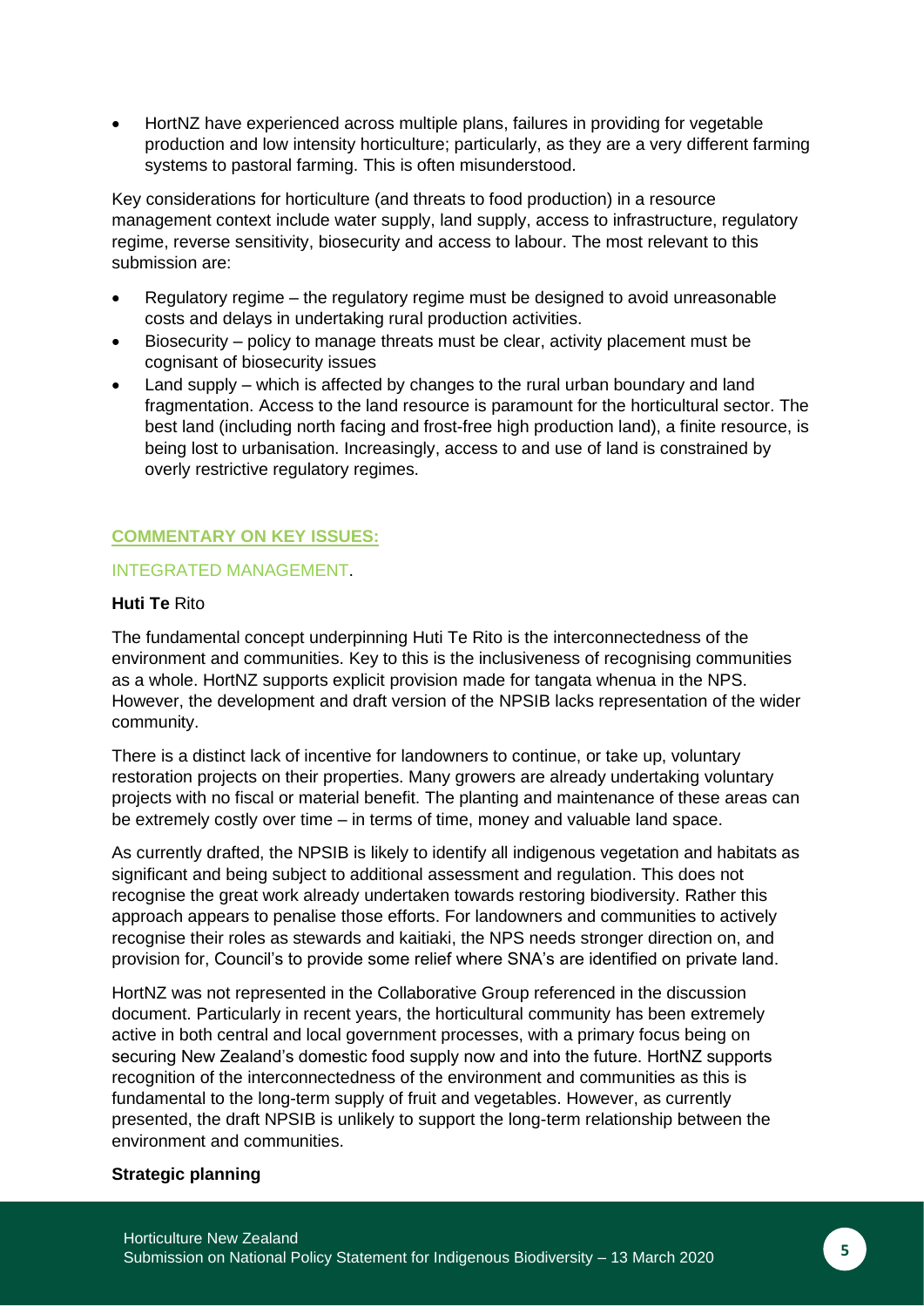We support the inclusion of requirements for Regional biodiversity strategies and a monitoring action plan but believe stronger references to a higher-level strategic planning approach are required to ensure long-term success.

Strategic Plans under the Local Government Act 2002 (LGA) provide a means of achieving this. The Strategic Plans enable councils to identify a broad range of regulatory and nonregulatory mechanisms for achieving the vision of the NPSIB. Elements from the strategic plan such as policies, limits and rules would be implemented though the RMA process. Other elements could be directed through Action Plans. Using the LGA provisions enables councils to direct funding towards actions.

Strengthening the relationships to other legislation and better enabling non-regulatory mechanisms is more aligned with the integrated and holistic approach envisioned by Hutia Te Rito. A broader range of tools is more likely to promote partnerships, enable the role of Maori as kaitiaki and encourage the ethic of stewardship.

#### **NPS alignment**

We are unclear how the draft NPSIB and the draft National Policy Statement on Highly Productive Land (NPSHPL) work together. In particular, how the balance would be managed if highly productive land was identified as a SNA or as a buffer or connection.

We acknowledge that the intent of the NPSHPL is not to provide total protection of highly productive land. However, the provisions as proposed in the draft NPSIB could so limit the use and development of highly productive land such that it would not be feasible for commercial food production.

The *Discussion Document on a Proposed National Policy Statement for highly productive land* notes that "the value of this land for primary production is often given inadequate consideration, with more weight generally given to other matters and priorities". We acknowledge the fundamental importance of indigenous biodiversity but believe this needs to be balanced in recognition of the finite nature of highly productive land and the need to secure food supplies now and in the future,

#### **Recommendation**

- Use the strategic planning provisions under the LGA to establish a Hutua Te Rito strategic plan.
- Provide clarification or direction on the relationship between the draft NPSIB and proposed NPSHPL.
- Insert a new policy to recognise Objective 6 in its entirety, particularly to encourage landowners and communities in recognising their role as stewards and kaitiaki.

#### IMPLEMENTATION

#### **Significant Natural Areas**

As currently drafted, every activity regardless of extent of adverse effects, will require assessment and every segment of indigenous vegetation and habitat will be classified as a SNA.

We accept and support the need to collectively do better in the management of New Zealand's biodiversity. However, the overall message of the NPSIB is that all of our biodiversity is in crisis. In our view this isn't matched by the governments reporting, and risks undermining the areas where biodiversity is being well managed.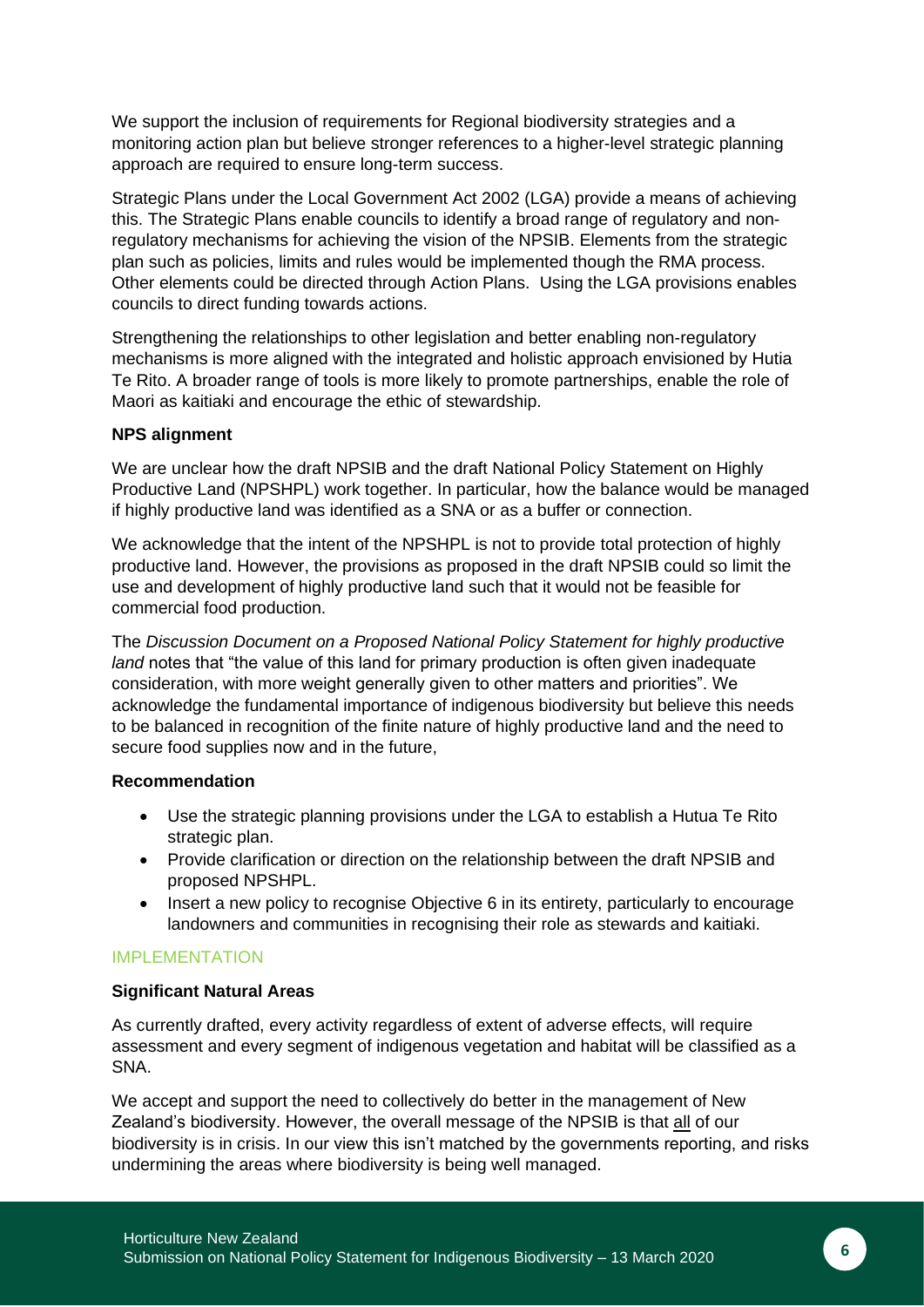We cannot save everything, everywhere, through regulation, and nor should we try to. There must be appropriate prioritisation of resources and efforts. If the criteria for SNA's is set too broadly, there will be failures in prioritising, resulting in perverse outcomes for both New Zealand's agricultural community and biodiversity.

The criteria for identifying SNA's is all encompassing. As currently drafted, it appears that only one criterion from any one attribute is required for an SNA to be declared. In addition, the "space" providing a buffer or connectivity for the core ecological value is deemed part of the SNA. This would mean that every activity regardless of scale or relevance, would be required to provide an assessment of effects and would be required to avoid adverse effects in the first instance. Such as outcome would have significant cost to landowners, communities and councils. It would be unviable for many horticultural operations to continue, and with insufficient resources, capacity and capability across councils the objectives of the NPSIB would fail.

In addition, we are concerned that as currently defined and described in the criteria, horticultural land, or part of, could be identified as part of an SNA. Connections and buffers are given the same protection as the core ecological values identified in the SNA. Accordingly, any normal horticultural practice that would otherwise be permitted, where located on land identified as a buffer or connection, will require consent. The likely outcome is that cultivation will no longer be feasible.

Horticulture is limited in where it can be located for a number of reasons including soil quality, water access, topography, climate and access to labour, market and physical infrastructure. The finite availability of suitable land means relocation is unlikely and the horticultural activity will either cease completely impacting domestic food supply. Or cultivation will need to be intensified on another existing site resulting in adverse effects on other aspects of the environment.

#### **Compensation**

Existing case law indicates compensation provided for under section 85 of the RMA is unlikely to be available where existing or practically achievable alternative land use is rendered economically unfeasible as a result of biodiversity regulations. Where existing land use is no longer economically feasible, fair compensation should be offered or land purchased. Failure to do so is inequitable. It is also a disincentive to landowners to engage with biodiversity processes in a willing manner.

Where private land is rendered economically unfeasible as a result of implementation of the NPSIB, we believe additional compensation should be made available beyond that currently provided for.

#### **Regulatory and non-regulatory methods**

We support Objective 6 which recognises the role of people, communities and tangata whenua as stewards and kaitiaki of indigenous biodiversity while providing for their economic, social and cultural wellbeing..

However, as drafted the emphasis is on the use of regulatory tools to achieve targets and outcomes. This places the burden of costs associated with implementation solely on local councils, communities and landowners. If the preservation of indigenous biodiversity is of national significance, then the NPS should provide a means of sharing costs and obligations equitably and fairly.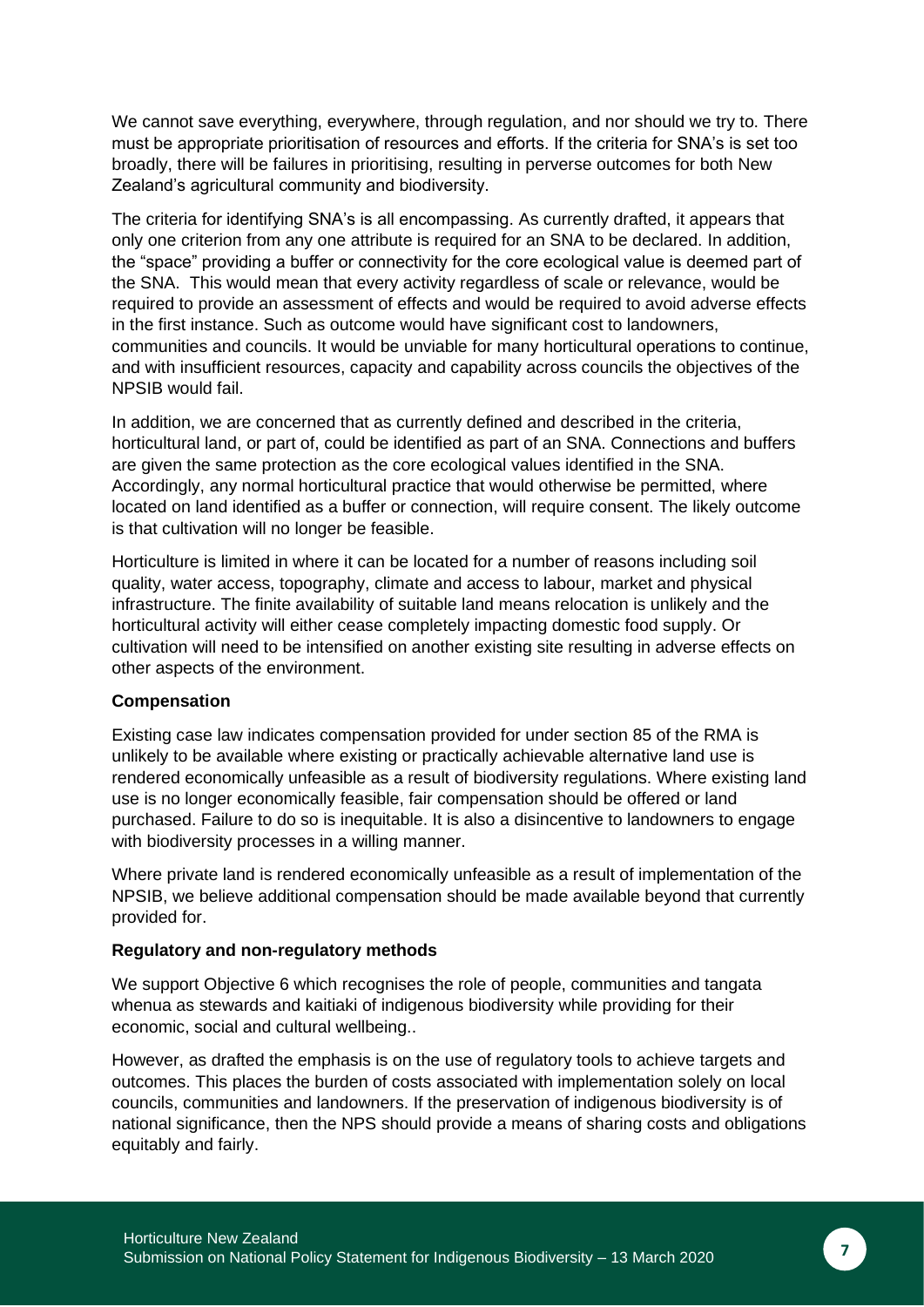We believe that partnerships with landowners and relevant support entities will be crucial for New Zealand's biodiversity long-term. We support the measures recommended in the BCG's report 'Complementary and Supporting Measures for Indigenous Biodiversity' and support the following actions:

- Ensuring sufficient information, advice, knowledge and support is provided to landowners, to enable landowners to incorporate biodiversity into their day to day farm management.
- Ensuring targeted monitoring and reporting of biodiversity outcomes to provide appropriate tracking of success/failure of initiatives/progress.
- Ensuring sufficient funding and resources are available upon request from councils, to enable them to meet obligations and provide support for landowners under the NPS-IB.
- Ensuring appropriate and sufficient funding is available such that landowner facing entities, for example the QEII National Trust and the NZ Landcare Trust can respond to the demand from private landowners in regard to covenanting, and community-level interventions/approaches.
- The establishment of a contestable national biodiversity fund for landowners/community groups to apply for assistance in relation to costs associated with preservation of biodiversity.
- Carbon credits for the climate change mitigation provided by areas of significant biodiversity.
- Consideration of how tax incentives could be provided to encourage, or remove barriers to, expenses associated with private biodiversity efforts.
- Amendments, funding or otherwise clarification on the Local Government Act regarding rates relief for QEII covenanted land.

# **Restoration and enhancement**

We believe that non-regulatory measures would be more effective in achieving restoration and enhancement of biodiversity, including the 10% target for increasing vegetation coverage. As the NPSIB is currently drafted, the consenting process is the primary means of achieving specified targets and restoration and enhancement goals. There are a number of issues relating to a regulatory only approach in particular;

- It fails in harbouring a relationship between landowners, communities and the environment, as it imposes action and limits flexibility rather than encouraging initiatives
- As every activity or consent is subject to an assessment for indigenous biodiversity. consent conditions are likely to be attached to activities where potential adverse effects have little, or no, relevance to the indigenous biodiversity to which the NPSIB applies.

The latter issue is of particular concern. Consents to take water is one example as these applications and the potential effects are managed under the NPSFM. While the NPSIB is clear that water-based biodiversity is excluded from the NPS, the all-encompassing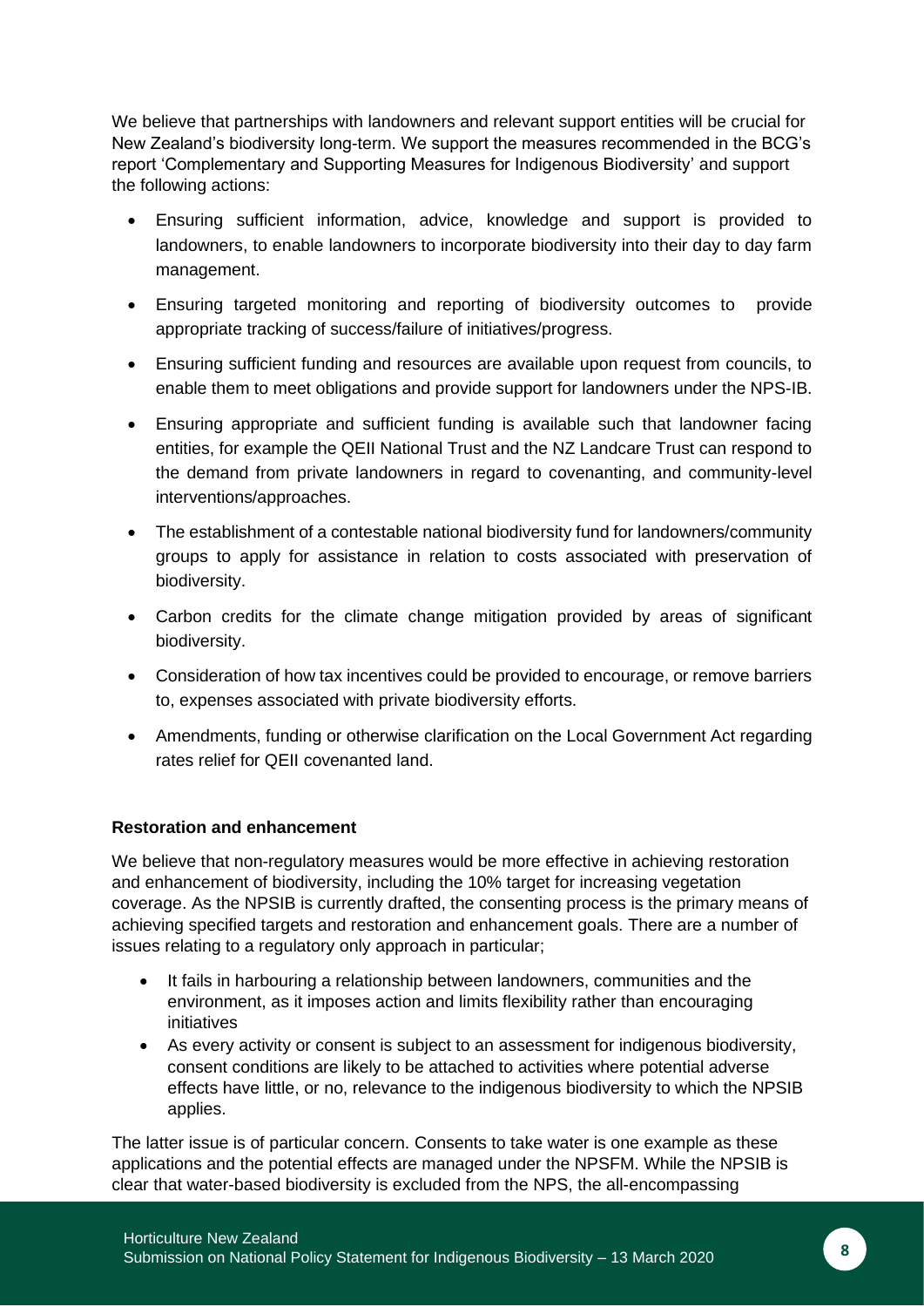"subdivision, use and development" will result in such activities being subject to clause 3.16(6). The misapplication of such conditions is not uncommon.

In Hawkes Bay, HortNZ is involved in a case where riparian restoration conditions are being tied to consents to take water. However, the effects being managed by the restoration conditions are from land use activities rather than the water use activities. Given that water consents make up the majority of consent applications in the rural area, these applications are being unfairly targeted.

Another common example is the requirement of vegetation planting for buildings associated with farming operations. Such development in rural areas is an anticipated part of rural character and amenity and should not be used as a means to achieve NPSIB targets and thresholds.

We believe that restoration and enhancement goals, including the 10% coverage target, would be better achieved through non-regulatory means, such as those listed above. Where regulatory measures are used, we believe more direction and clarity should be provided around the type of consents and activities to which these goals can apply.

#### **Farm Environment Plans (FEPs)**

FEPs are a recognised tool for managing environmental risk. The FEP enables farmers to identify risks and corresponding actions to avoid or manage that risk. For the horticulture sector, the actions identified must align with the good management practices (GMP) outlined in validated codes of practice. The FEP is then audited by NZGAP to ensure actions are being implemented appropriately. The FEP template contains a biodiversity section. Risks to biodiversity are managed and planting can be a GMP in appropriate instances.

Providing an exclusion for primary production activities with a FEP audited by a recognised auditor or organisation (such as NZGAP), could be a way forward in terms of enabling productivity while meeting the vision of the NPSIB. FEPs are "live" documents and need to be flexible to allow rapid response to the environment and to crop requirements. FEP's cannot therefore be used as a regulatory tool, tied to resource consents and consent conditions. However, some regional councils have started requiring FEP's as an activity standard. HortNZ supports this approach.

HortNZ has been involved in consultation with central government, along with other primary industries, around the national use of FEP's. We understand that it is likely that FEPs will become mandatory.

#### **Restoration and good management practice (GMP)**

HortNZ supports Clause 3.9(4)(d) as it is important to recognise the difference between infrastructure that supports GMP and restoration. For instance, where appropriate, riparian or buffer planting may be identified as a suitable GMP to manage water quality, sediment or wind. We support recognition that the primary function of that planting is as infrastructure and that the maintenance/management of that infrastructure is a priority over the targets of the NPSIB.

However, we feel this clause would be enhanced to recognise changes in practice and technology. Where technology or practices improve, that riparian/buffer planting may no longer be the most efficient use of land and may need to be removed. This is particularly important on HPL.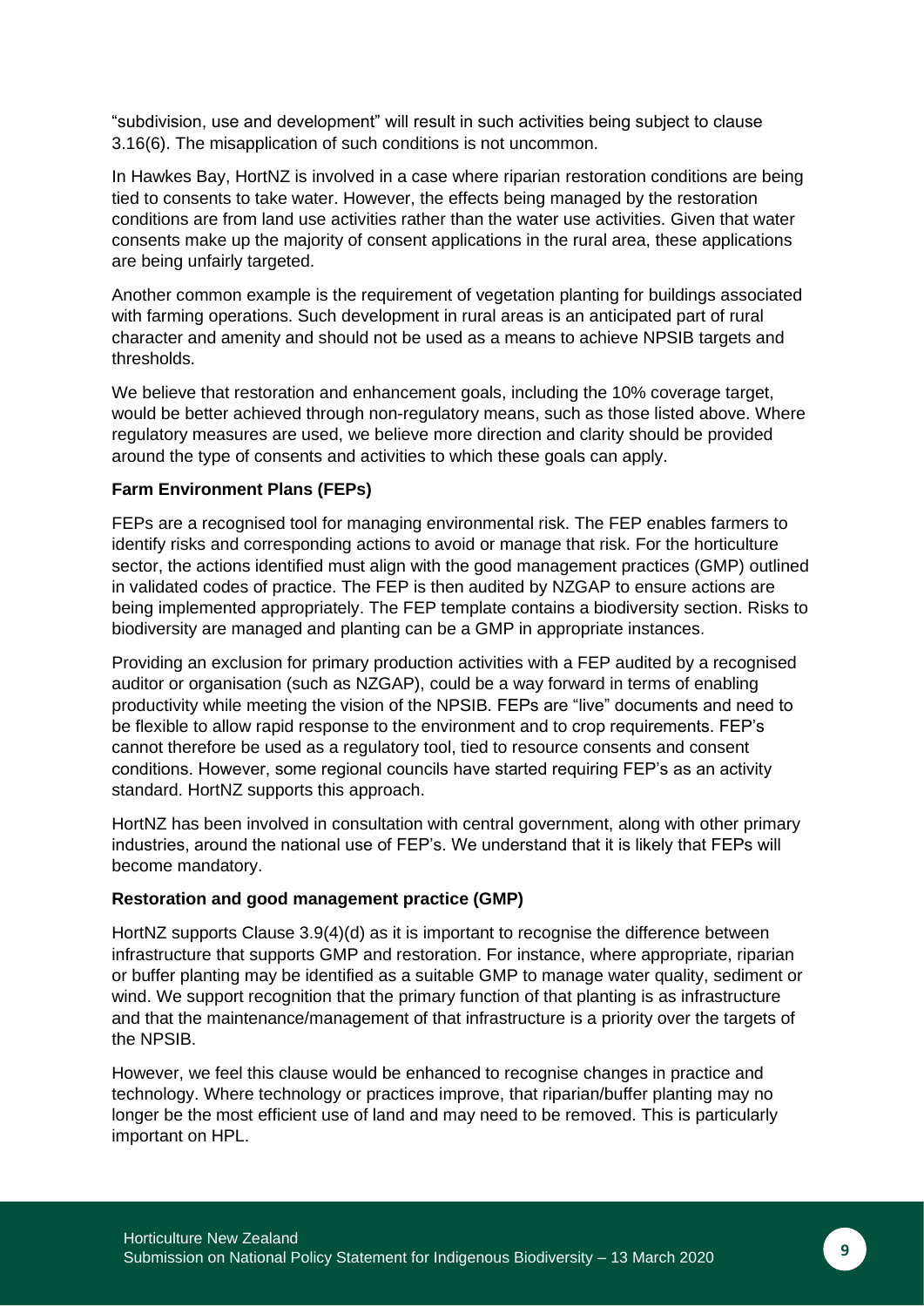#### **Recommendation**

- Provide clarification on the application of Appendix 1
- Provide direction on the application of Appendix 2
- Exclude horticultural land from the definition of buffer and connectivity
- Provision for additional compensation should be developed in instances where land is rendered economically unfeasible for existing land use as a result of biodiversity regulation, beyond that provided for under section 85 of the RMA.
- Adopt the non-regulatory measures outlined in the CBG report and listed above
- Delete Clause 3.16(6)
- Provide direction on how regional councils should define rural and urban areas
- Provide direction on how regional councils should calculate an appropriate percentage to increase indigenous vegetation in any given area.
- Provide an exclusion for growers with a FEP audited by NZGAP.
- Amend Clause 3.9(4)(d) to recognise improvements in technology and practices

# MANAGING EFFECTS ON GEOTHERMAL ECOSYSTEMS

The discussion document includes options for the management of geothermal systems, noting that these would likely be identified as high-value SNAs, resulting in little or no new development opportunities. HortNZ has recently submitted on Ministry of Business, Innovation and Employment's consultation on the 'Accelerating renewable energy and energy efficiency' discussion document. We note that this document identifies geothermal direct heat use as key strategic opportunities for reducing energy-related emissions in a cost-effective manner and discusses options to:

- Develop markets for bioenergy and direct geothermal use and barriers to direct geothermal use
- Support direct use of geothermal heat and seeks feedback on how the Government can how can government best support direct use of geothermal heat
- Amend the NPSREG to provide stronger direction on the national importance of renewables

It is crucial that the options being considered in the draft NPSIB consider this wider context and how any proposed provisions within the NPSIB could limit not only geothermal electricity generation but also direct use of geothermal heat and more broadly emission reduction initiatives. In a horticultural context, this is relevant to the covered crop (greenhouse) industry which requires process heat.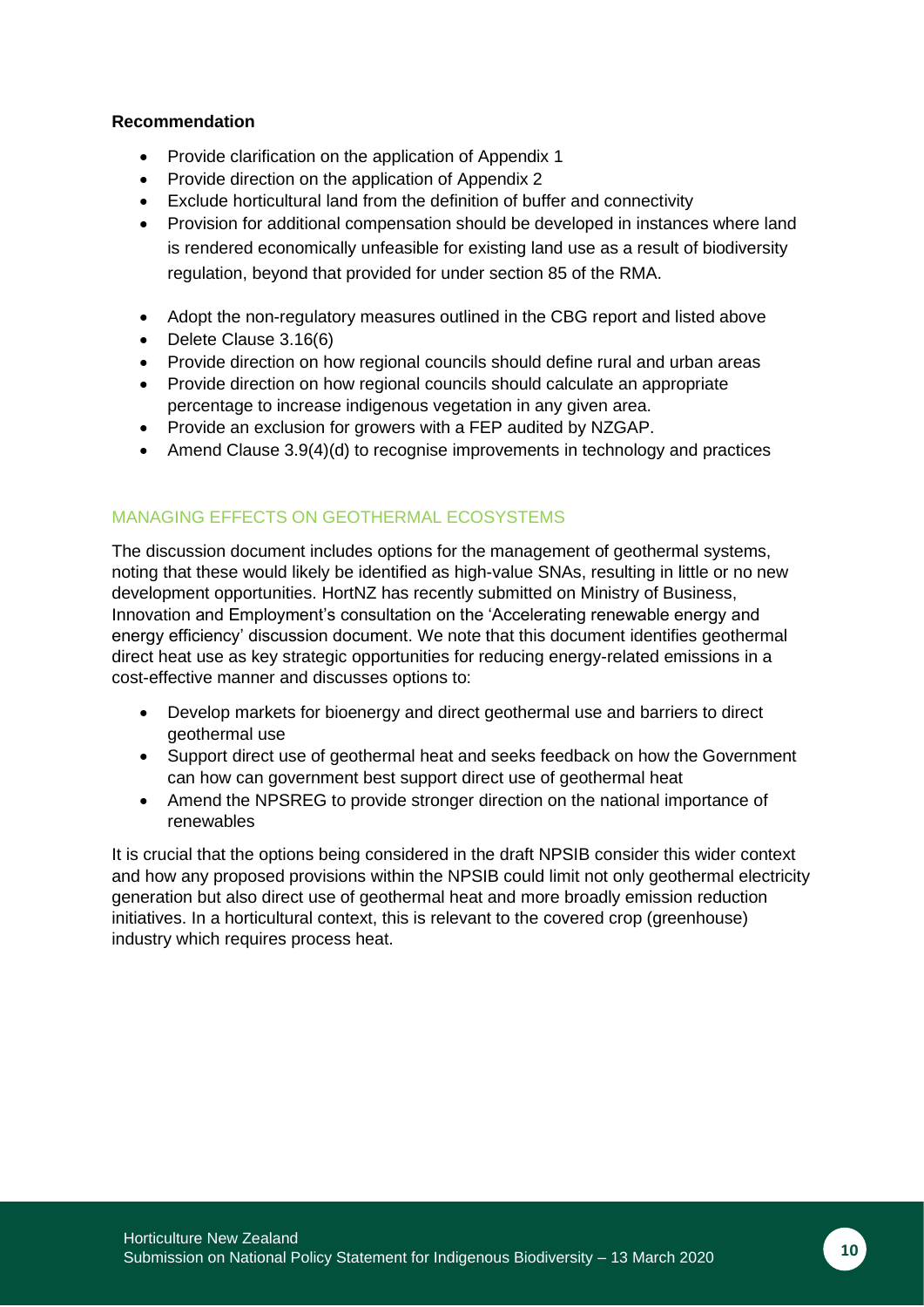| Sub pt | <b>Plan provision</b>                                     | <b>Support/Oppose</b> | Reason                                                                                                                                                                                                                                                                                                                                                                                                                                                                                                           | <b>Decision Sought</b>                          |
|--------|-----------------------------------------------------------|-----------------------|------------------------------------------------------------------------------------------------------------------------------------------------------------------------------------------------------------------------------------------------------------------------------------------------------------------------------------------------------------------------------------------------------------------------------------------------------------------------------------------------------------------|-------------------------------------------------|
|        | Definition-<br>buffer                                     | Oppose in part        | As drafted, this could apply to land or waterbody<br>adjoining or containing a "core area of ecological<br>value". Under draft Appendix 1, these buffer areas are<br>identifiable as part of an SNA.<br>We would oppose the identification of horticultural                                                                                                                                                                                                                                                      | Amend to exclude land used for<br>horticulture. |
|        |                                                           |                       | land, or highly productive land, as a buffer area or as<br>part of an SNA. If such land was subject to additional<br>rules as a buffer or an SNA, this would restrict the use<br>of that land to the point that cultivation would not be<br>practicably or financially feasible. This in turn would<br>have significant impacts on the ability of New Zealand<br>to meet current and projected demands on food<br>supply.                                                                                        |                                                 |
| 2      | Definition -<br>connectivity                              | Oppose in part        | Under draft Appendix 1, areas providing connections<br>are identifiable as part of an SNA.<br>We would oppose the identification of horticultural<br>land, or highly productive land, as a connection area<br>or as part of an SNA. Inclusion would restrict the use<br>of that land to the point that cultivation would not be<br>practicably or financially feasible. This in turn would<br>have significant impacts on the ability of New Zealand<br>to meet current and projected demands on food<br>supply. | Amend to exclude land used for<br>horticulture. |
| 3      | Definition -<br><b>Effects</b><br>management<br>hierarchy | Oppose in part        | We support that in relation to adverse effects that<br>cannot be avoided, remedied or mitigated, biodiversity<br>offsetting and compensation can be 'considered'.<br>However, this should not be required for minor or                                                                                                                                                                                                                                                                                           | <b>Delete</b><br>Or<br>Amend definition:        |
|        |                                                           |                       |                                                                                                                                                                                                                                                                                                                                                                                                                                                                                                                  |                                                 |

# **HortNZ's Submissions on the Draft National Policy Statement for Indigenous Biodiversity**

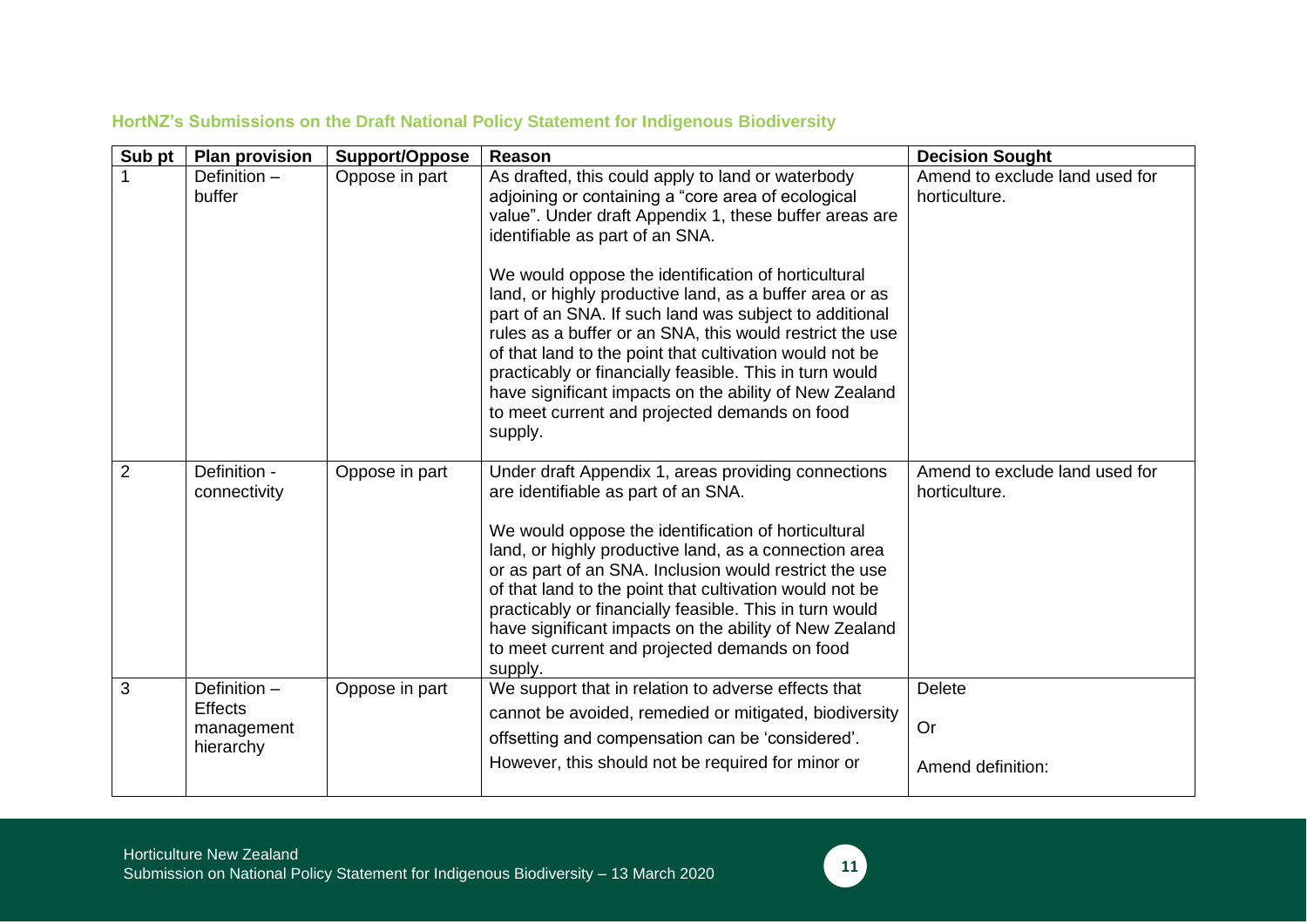| transient effects, or be considered in the remit of small | Effects management hierarchy                                            |
|-----------------------------------------------------------|-------------------------------------------------------------------------|
| scale consents.                                           | means an approach to                                                    |
|                                                           | managing the adverse effects                                            |
| In our view, this is not a matter of working down a       | of subdivision, use and                                                 |
| hierarchy, but equivalent consideration across all        | development that requires that                                          |
| aspects. That may require avoidance, but in               |                                                                         |
| difference circumstances, remediation may be              |                                                                         |
| appropriate when costs/benefits are assessed.             | a) adverse effects are avoided                                          |
|                                                           | where possible practicable;                                             |
| On that basis, we have concerns with the inclusion of     |                                                                         |
| 'where possible' as this will lead to unnecessary         | b) adverse effects that cannot                                          |
| uncertainty as to who's perspective this is to be taken.  | be demonstrably avoided are                                             |
| It may be considered 'possible' for an effect to be       | remedied where possible                                                 |
| avoided by a council or environmental group, yet from     | practicable;                                                            |
| the farming viewpoint it may be completely                |                                                                         |
| impracticable in practice or require disproportionate     | c) adverse effects that cannot                                          |
| costs to the benefits or impacts involved. We consider    | be demonstrably remedied are                                            |
| the term 'where practicable' is preferable in this        | mitigated;                                                              |
| regard.                                                   |                                                                         |
|                                                           | d) in relation to adverse                                               |
|                                                           | effects that cannot be avoided,                                         |
|                                                           | remedied or mitigated,                                                  |
|                                                           | biodiversity offsetting may be                                          |
|                                                           | considered; and                                                         |
|                                                           |                                                                         |
|                                                           | e) if biodiversity offsetting is not                                    |
|                                                           | demonstrably achievable for any<br>indigenous biodiversity attribute on |
|                                                           | which there are residual adverse                                        |

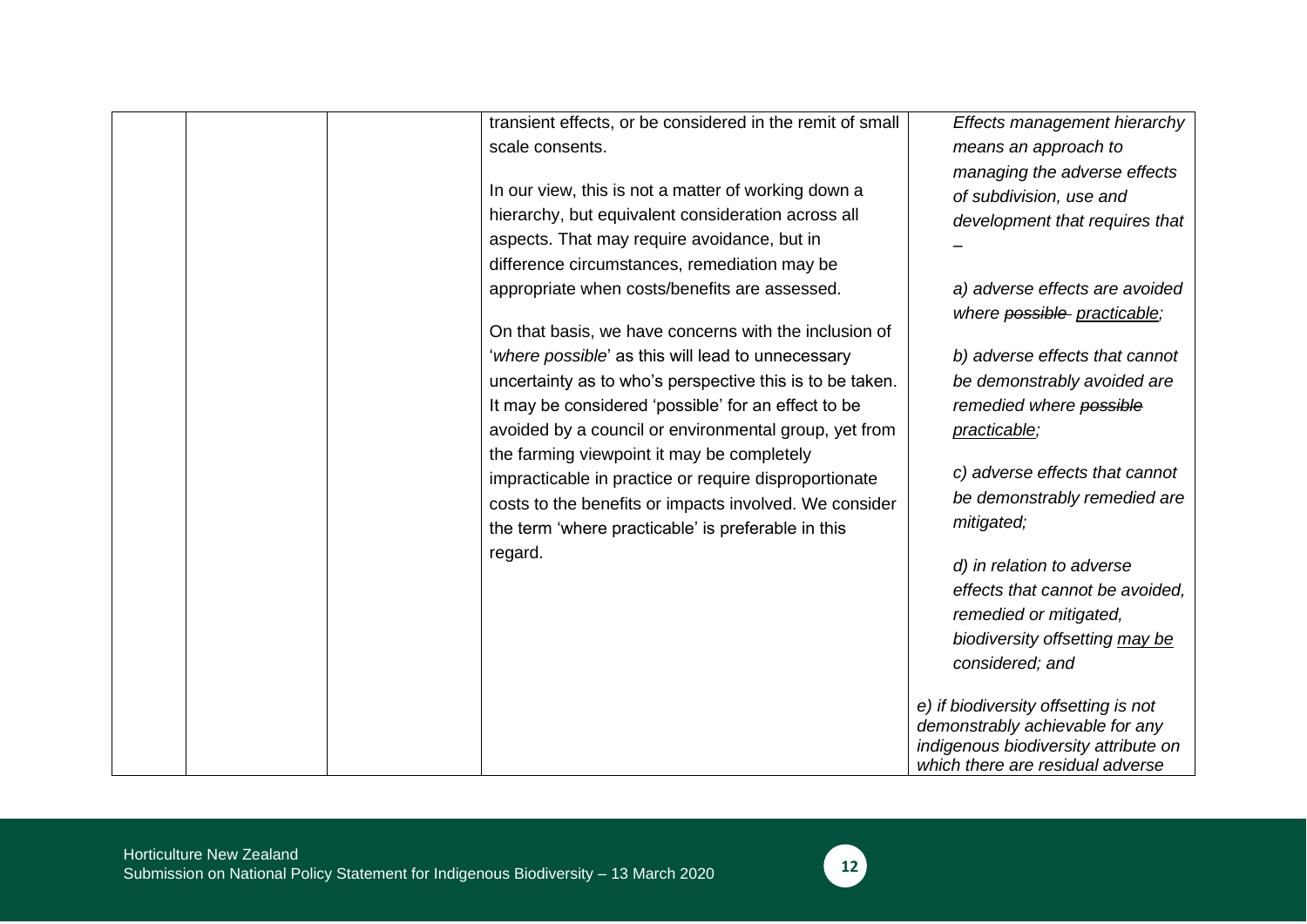|   |                                                        |                 |                                                                                                                                                                                                                                                                                                                                                                                                                                                                                                                                                                                                                                                                                                       | effects, biodiversity compensation<br>is may be considered                                                                                                                                                                                                                                                                                                              |
|---|--------------------------------------------------------|-----------------|-------------------------------------------------------------------------------------------------------------------------------------------------------------------------------------------------------------------------------------------------------------------------------------------------------------------------------------------------------------------------------------------------------------------------------------------------------------------------------------------------------------------------------------------------------------------------------------------------------------------------------------------------------------------------------------------------------|-------------------------------------------------------------------------------------------------------------------------------------------------------------------------------------------------------------------------------------------------------------------------------------------------------------------------------------------------------------------------|
| 4 | Definition -<br>existing activity                      | Support in part | Section 10 of the RMA addresses matters within<br>District Plans, and many of the provisions within this<br>NPS may be addressed through regional plans,<br>unitary plans, regional policy statements and so forth.<br>Protection of existing use rights outside that afforded<br>through District Plans, is addressed within Section<br>20A of the Act.                                                                                                                                                                                                                                                                                                                                              | Amend definition:<br>Existing activity in this National<br>Policy Statement, means a<br>subdivision, use or development<br>that is<br>Lawfully established at the<br>а.<br>commencement date; but<br>b. Not a land use covered by<br>section 10 or section 20A of<br>the Act.                                                                                           |
| 5 | Definition - New<br>subdivision, use<br>or development | Support in part | We have strong concerns about what will be classified<br>as an existing activity, what will be treated as a new<br>activity and how this will impact the future of<br>horticulture.<br>We believe if an activity has been legitimately carried<br>out as part of a consented process previously, that<br>this should be considered an 'existing activity'. If it is it<br>is treated as a new activity, it would be virtually<br>impossible to get a new consent, given NPS-IB<br>provisions, particularly within an SNA. In many if not<br>most cases, previous consents have been obtained at<br>considerable costs and resourcing implications for<br>resource users and the overwhelming feedback | Amend along the lines of below:<br><b>New Subdivision, Use or</b><br><b>Development</b> , in this National<br><b>Policy Statement, means a</b><br>subdivision, use or development<br>that is not an existing activity nor<br>an activity enabled by section 10 or<br>section 20A of the RMA. It<br>specifically excludes activities<br>legitimately being undertaken as |

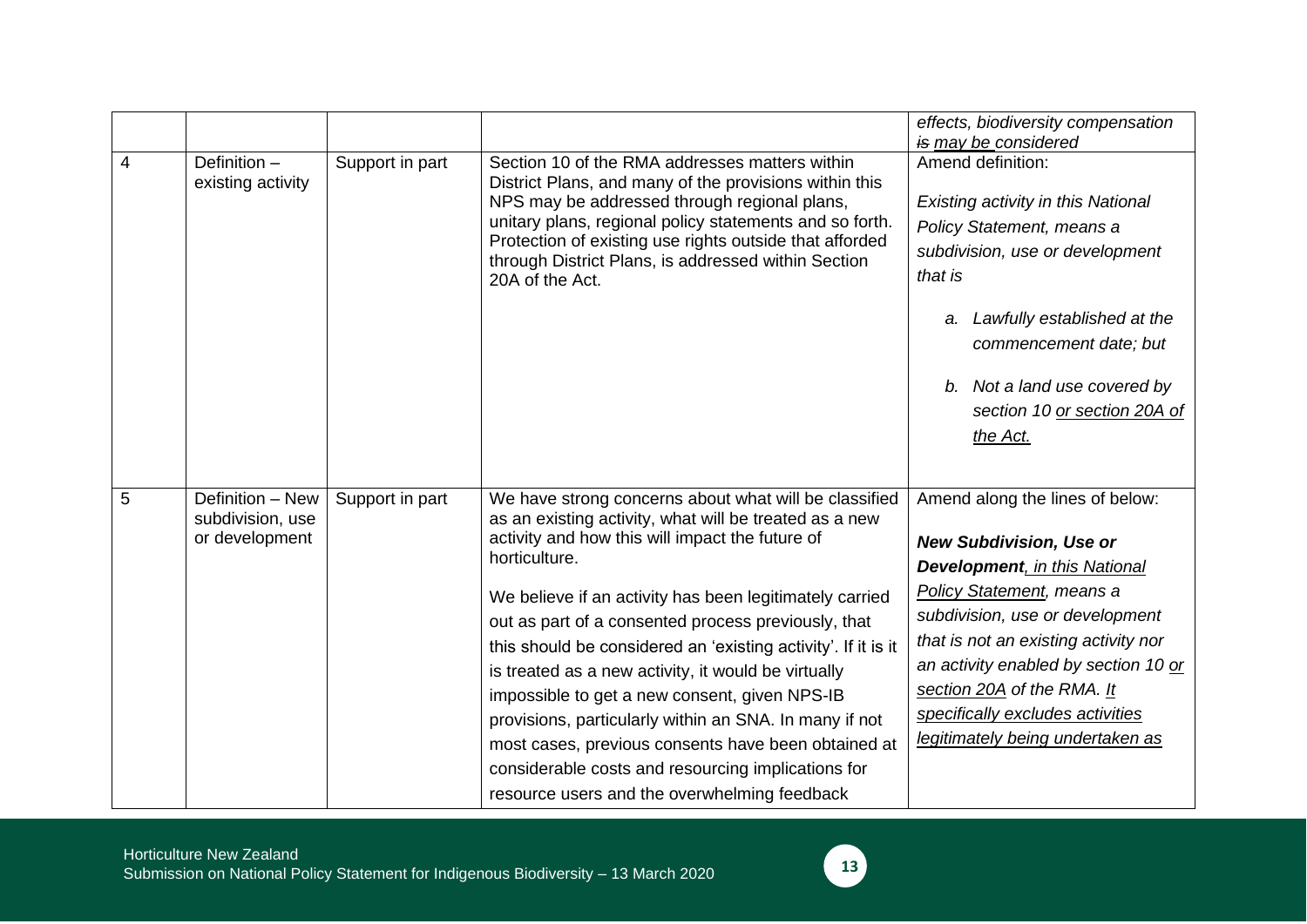|                |                        |                 | provided to us is that these should be treated as                                                   | either permitted or consented                 |
|----------------|------------------------|-----------------|-----------------------------------------------------------------------------------------------------|-----------------------------------------------|
|                |                        |                 | existing legitimate activities.                                                                     | activities.                                   |
|                |                        |                 |                                                                                                     |                                               |
|                |                        |                 | Under new regulations, including the Essential                                                      |                                               |
|                |                        |                 | Freshwater regulations, farmers will now be required                                                |                                               |
|                |                        |                 | to seek consent to continue to carry out certain                                                    |                                               |
|                |                        |                 | activities. Despite these activities pre-existing with                                              |                                               |
|                |                        |                 | pre-existing effects, many would not be able to be                                                  |                                               |
|                |                        |                 | undertaken if treated as a 'new activity'. Clarification is                                         |                                               |
|                |                        |                 | needed that existing activities extend to currently                                                 |                                               |
|                |                        |                 | permitted activities, that may require resource consent                                             |                                               |
|                |                        |                 | as the result of other regulation.                                                                  |                                               |
|                |                        |                 |                                                                                                     |                                               |
|                |                        |                 | This could impact on vegetable rotations, where an                                                  |                                               |
|                |                        |                 | existing activity rotates onto different highly productive                                          |                                               |
|                |                        |                 | land periodically to maintain soil health.                                                          |                                               |
|                |                        |                 |                                                                                                     |                                               |
| 6              | Objective 5            | Oppose in part  | The objective to "restore indigenous biodiversity" is                                               | Amend objective to specify or                 |
|                |                        |                 | too open-ended. The objective should specify the                                                    | clarify the extent to which                   |
|                |                        |                 | extent of restoration sought to provide certainty and<br>clarity for both Council's and landowners. | indigenous biodiversity is to be<br>restored. |
| $\overline{7}$ | Objective 6            | Support         | It is important to recognise the role landowners and                                                | Retain                                        |
|                |                        |                 | tangata whenua have in being stewards and kaitiaki of                                               |                                               |
|                |                        |                 | their land and the need to allow social, economic and                                               |                                               |
|                |                        |                 | cultural wellbeing.                                                                                 |                                               |
| 8              | Policy 10<br>(existing | Support in part | This policy recognises the economic, social and                                                     | Amend as follows:                             |
|                | activities)            |                 | cultural importance of existing activities, however, we                                             | 'to provide for appropriate                   |
|                |                        |                 | are concerned with the inclusion of the word                                                        | legitimately established existing             |
|                |                        |                 | 'appropriate'. The inclusion raises potential                                                       |                                               |
|                |                        |                 | uncertainty and leads to potential subjectivity on what                                             | activities that have already                  |

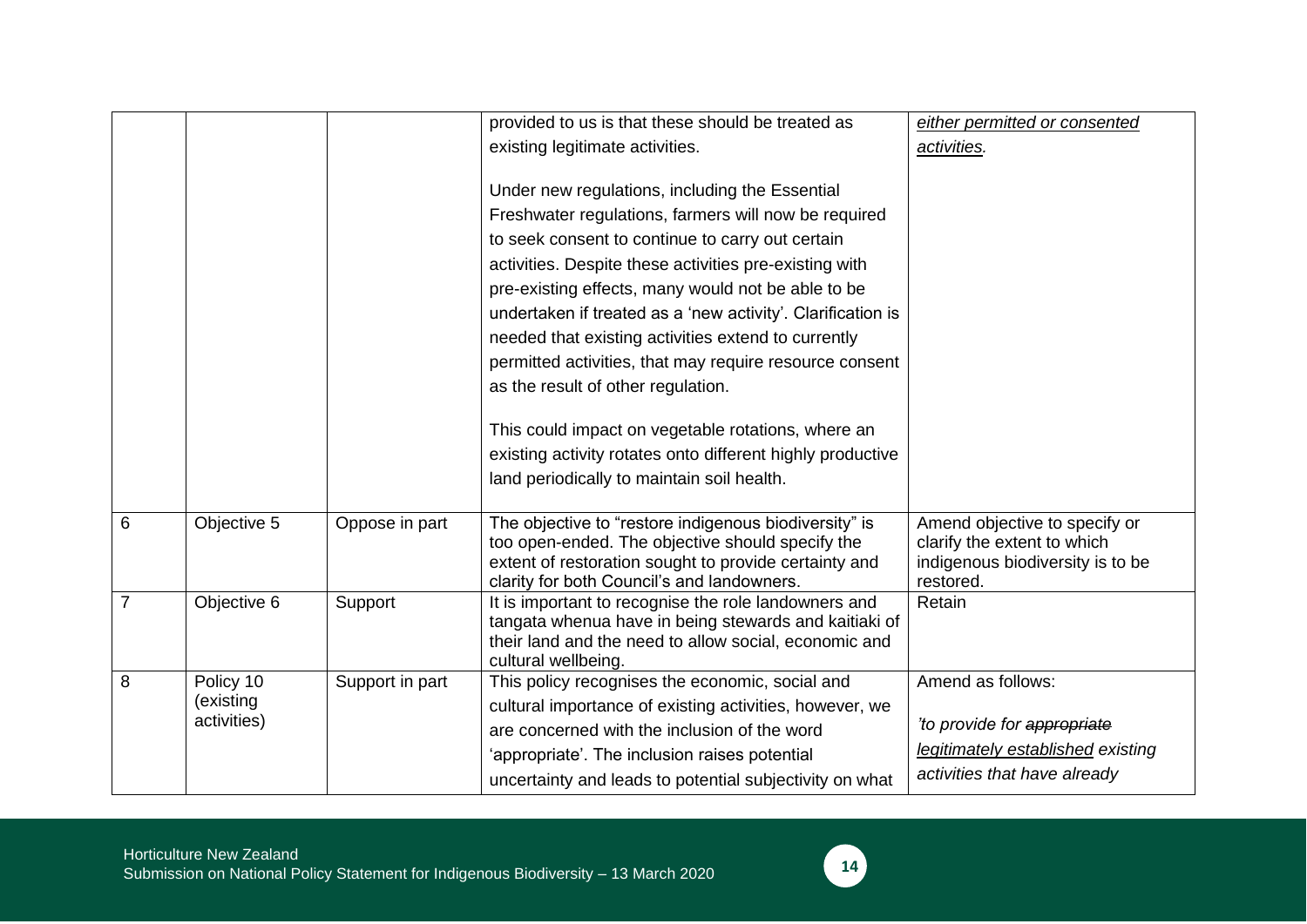|                                        |                 | might and might not be appropriate. It will certainly be                                                                                                                                                                                                                                                                                                                                                                                                                                                                                                                                                                                                                                                                                                       | modified indigenous vegetation and                                                                                                                                                             |
|----------------------------------------|-----------------|----------------------------------------------------------------------------------------------------------------------------------------------------------------------------------------------------------------------------------------------------------------------------------------------------------------------------------------------------------------------------------------------------------------------------------------------------------------------------------------------------------------------------------------------------------------------------------------------------------------------------------------------------------------------------------------------------------------------------------------------------------------|------------------------------------------------------------------------------------------------------------------------------------------------------------------------------------------------|
|                                        |                 | a point of potential litigation across the country at                                                                                                                                                                                                                                                                                                                                                                                                                                                                                                                                                                                                                                                                                                          | habitats of indigenous fauna'                                                                                                                                                                  |
|                                        |                 | planning stages.                                                                                                                                                                                                                                                                                                                                                                                                                                                                                                                                                                                                                                                                                                                                               |                                                                                                                                                                                                |
|                                        |                 |                                                                                                                                                                                                                                                                                                                                                                                                                                                                                                                                                                                                                                                                                                                                                                | Or otherwise clearly provide in both                                                                                                                                                           |
|                                        |                 | Where a productive farm is classified as an SNA, it is                                                                                                                                                                                                                                                                                                                                                                                                                                                                                                                                                                                                                                                                                                         | guidance material and associated                                                                                                                                                               |
|                                        |                 | more than acceptable for the existing activities on that                                                                                                                                                                                                                                                                                                                                                                                                                                                                                                                                                                                                                                                                                                       | provisions within Part 3, that where                                                                                                                                                           |
|                                        |                 | farm to be considered appropriate.                                                                                                                                                                                                                                                                                                                                                                                                                                                                                                                                                                                                                                                                                                                             | productive farmland is involved,                                                                                                                                                               |
|                                        |                 |                                                                                                                                                                                                                                                                                                                                                                                                                                                                                                                                                                                                                                                                                                                                                                | existing farm activities are to be                                                                                                                                                             |
|                                        |                 | includes consented activities, and those that are                                                                                                                                                                                                                                                                                                                                                                                                                                                                                                                                                                                                                                                                                                              | considered appropriate.                                                                                                                                                                        |
|                                        |                 | consent as a result of other regulation. It is a<br>misnomer, and one with considerable potential<br>impacts on land users, if this clarification is not given.                                                                                                                                                                                                                                                                                                                                                                                                                                                                                                                                                                                                | Clarification is also needed that<br>existing activities include<br>consented activities, and permitted<br>activities that may subsequently<br>need consent as a result of other<br>regulation |
| 3.5 Resilience<br>to climate<br>change | Support in part | Support in principle the intention to provide for<br>flexibility and resilience for climate change. In<br>particular, support recognition given to the need to<br>manage biosecurity risks. It is necessary to provide<br>for clearance of indigenous vegetation, without<br>onerous process, in times of biosecurity emergencies.<br>However, there is uncertainty around the<br>implementation of this clause. In particular, how to<br>'provide for the maintenance of ecological integrity<br>through natural adjustments of habitats and<br>ecosystems' or 'promoting the enhancement of the<br>connectivity between ecosystems and potential<br>habitats to enable migrations so that species continue<br>to find viable niches as the climate changes'. | Amend to provide greater clarity as<br>to what and how it should be<br>implemented.<br>Retain (b(ii)                                                                                           |
|                                        |                 |                                                                                                                                                                                                                                                                                                                                                                                                                                                                                                                                                                                                                                                                                                                                                                | As above, we seek confirmation that existing activities<br>carried out as permitted activities but may require                                                                                 |

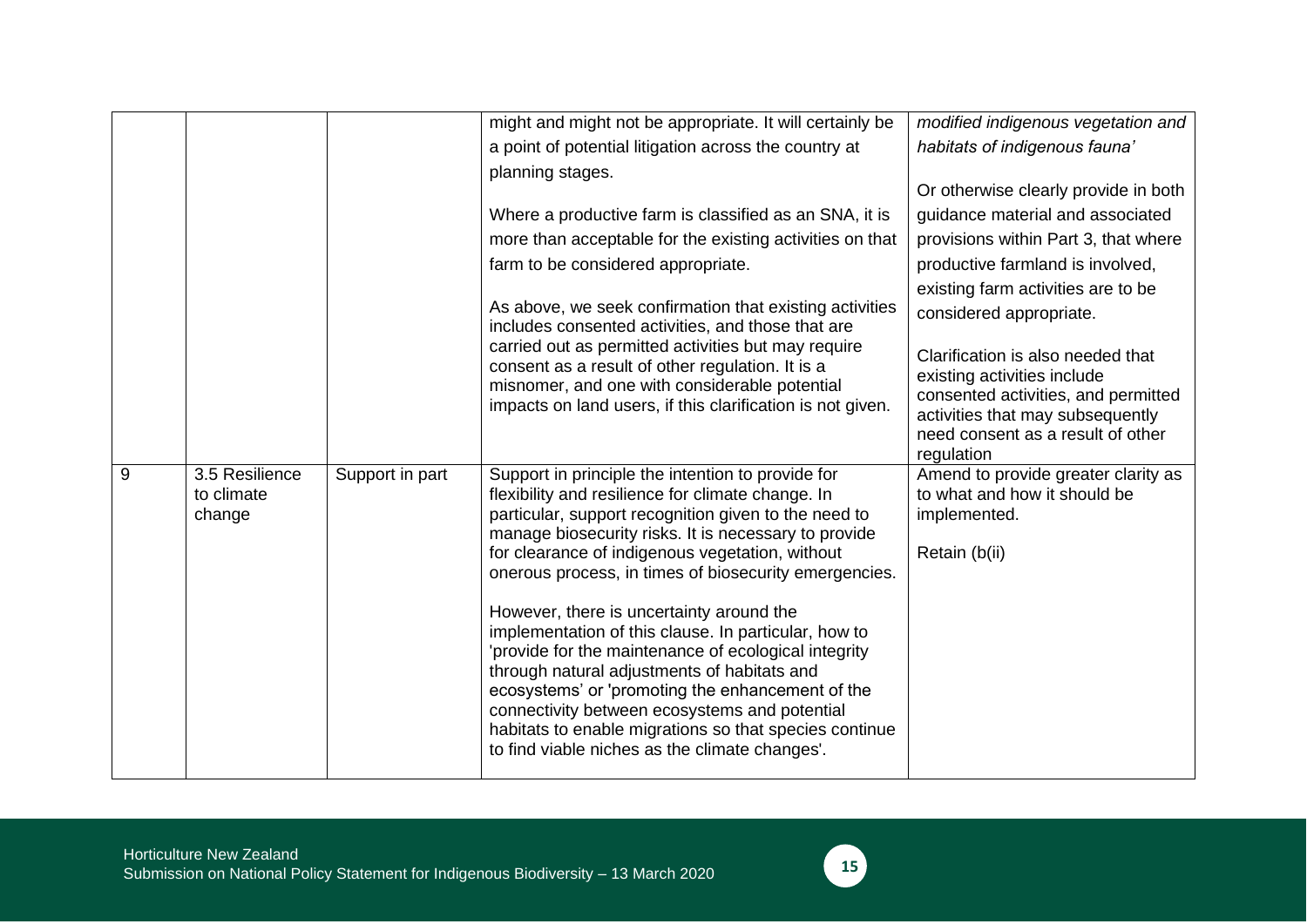| 10 | 3.6<br>Precautionary                       | Oppose in part                       | It is likely that this clause, coupled with the<br>precautionary approach, is likely to result in numerous<br>litigation cases and considerable costs for councils<br>and landowners alike.<br>The qualifier "but" does not provide enough certainty<br>for applicants. As written, Local authorities may take a                                                                                                                                                                                                                                                                                                                                                                                                                                                                                                                                                                                                                                                                                                                      | Amend                                                                                                                                                                                                                                                                                                                                                                                                       |
|----|--------------------------------------------|--------------------------------------|---------------------------------------------------------------------------------------------------------------------------------------------------------------------------------------------------------------------------------------------------------------------------------------------------------------------------------------------------------------------------------------------------------------------------------------------------------------------------------------------------------------------------------------------------------------------------------------------------------------------------------------------------------------------------------------------------------------------------------------------------------------------------------------------------------------------------------------------------------------------------------------------------------------------------------------------------------------------------------------------------------------------------------------|-------------------------------------------------------------------------------------------------------------------------------------------------------------------------------------------------------------------------------------------------------------------------------------------------------------------------------------------------------------------------------------------------------------|
|    | approach                                   |                                      | precautionary approach if only clause a) applies and<br>effects may be minor or no more than minor.                                                                                                                                                                                                                                                                                                                                                                                                                                                                                                                                                                                                                                                                                                                                                                                                                                                                                                                                   | Delete "but" and replace with "and"                                                                                                                                                                                                                                                                                                                                                                         |
| 11 | 3.9 Managing<br>adverse effects<br>on SNAs | Support in<br>part/Oppose in<br>part | 3.9 must only apply to genuinely 'new activities' and<br>not those merely needing re-consenting, or a new<br>consent under different regulation (for instance as part<br>of the Essential Freshwater (EFW) regulation). If this<br>clarification was not provided, given most farmers will<br>need consent to continue farming under the EFW<br>proposals, it could mean that every farmer's activities<br>could then be treated as 'new subdivision, use and<br>development'. If that was to be the case, we strongly<br>oppose any such inference and we highlight the<br>detrimental impact this will have on the objectives of<br>the proposed NPS. It is reiterated at page 50 of the<br>Discussion document that 3.9 is not intended to apply<br>to existing uses of land.<br>We support the principle underlying 3.9(1),<br>understanding the intention to be to avoid those<br>adverse effects of new subdivision, use or<br>development that would seriously damage SNAs.<br>However, as drafted any minor, insignificant or | Amend the definition for 'new<br>subdivision, use or development'<br>as per our submission point above<br>Amend $3.9(1)(a)$ as follows:<br>'the following adverse<br>effects on the SNA are<br>avoided managed as a<br>priority: '<br>Amend $3.9(1)(b)$ as follows:<br>'the effects management<br>hierarchy is applied to all<br>other more than minor<br>adverse effects'<br>Amend $3.9(2)(a)$ as follows: |
|    |                                            |                                      | temporary affect would need to be avoided. In<br>$3.9(1)(b)$ and $3.9(2)$ the reference is to use the                                                                                                                                                                                                                                                                                                                                                                                                                                                                                                                                                                                                                                                                                                                                                                                                                                                                                                                                 |                                                                                                                                                                                                                                                                                                                                                                                                             |

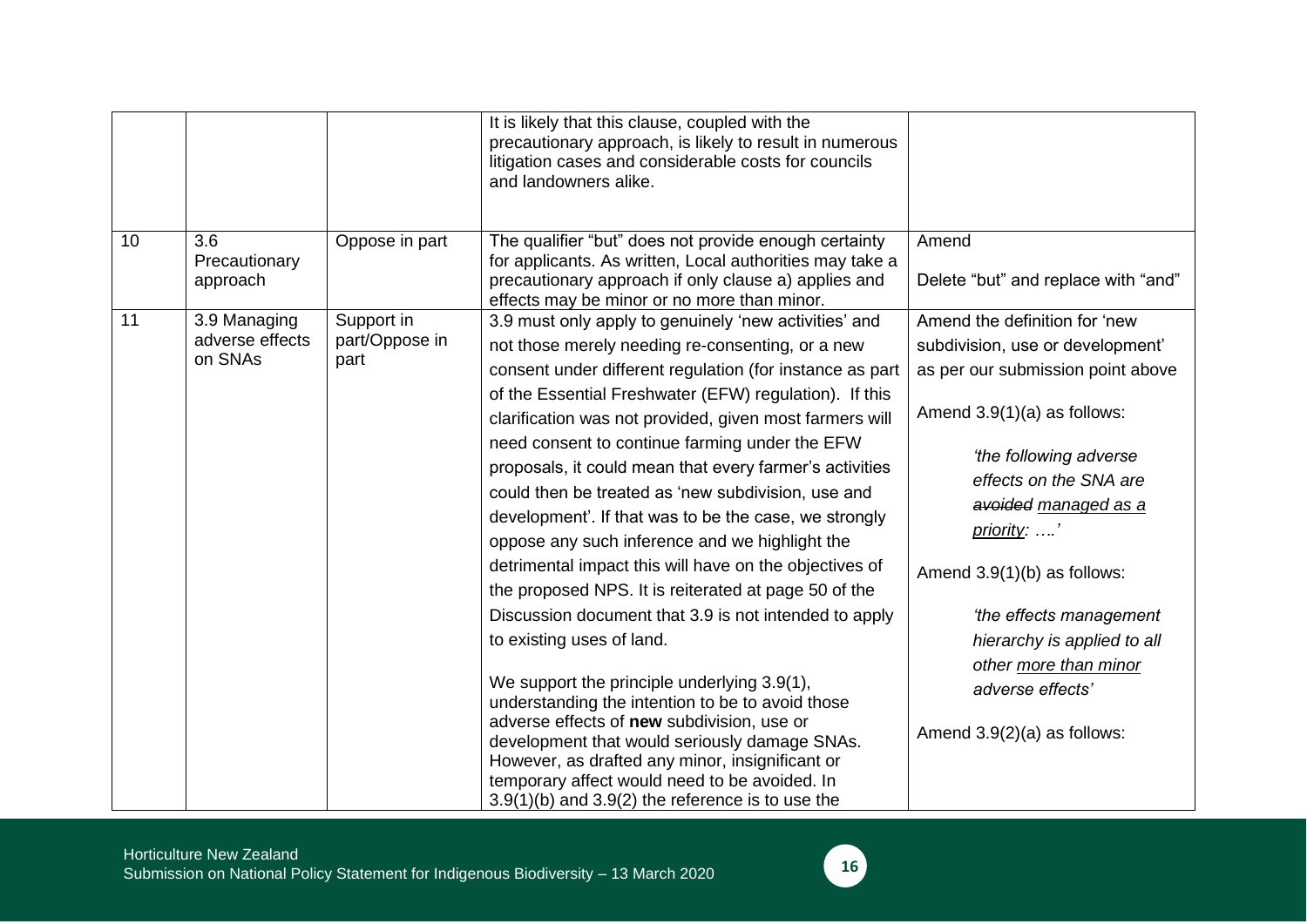|  | effects-management hierarchy for all other adverse<br>effects: this could capture the need to then work<br>through the hierarchy for any temporary, minor or<br>insignificant effect.                                                                                                                                                                                                                                                                                                                                                                                                                                                                                                                                                                                                                                                                                                                                                                                                                                                                           | 'the subdivision, use or<br>development is to take<br>place in, or affects, an SNA<br>classified as Medium;'                                                                                                                                                                                                                       |
|--|-----------------------------------------------------------------------------------------------------------------------------------------------------------------------------------------------------------------------------------------------------------------------------------------------------------------------------------------------------------------------------------------------------------------------------------------------------------------------------------------------------------------------------------------------------------------------------------------------------------------------------------------------------------------------------------------------------------------------------------------------------------------------------------------------------------------------------------------------------------------------------------------------------------------------------------------------------------------------------------------------------------------------------------------------------------------|------------------------------------------------------------------------------------------------------------------------------------------------------------------------------------------------------------------------------------------------------------------------------------------------------------------------------------|
|  | HortNZ supports 3.9 (2) d) iv) providing for use of<br>Maori land in a way that makes a significant<br>contribution, as long as such an application for use<br>also meets the other criteria of 3.9 (2) a) – c).                                                                                                                                                                                                                                                                                                                                                                                                                                                                                                                                                                                                                                                                                                                                                                                                                                                | Retain sub-clause 3.9 (2) d) iv)                                                                                                                                                                                                                                                                                                   |
|  | HortNZ supports sub-clause (4) d). Indigenous shelter<br>belts, stormwater/water management tools (such as<br>sediment traps and dams), riparian or buffer planting<br>are some of the infrastructure which are often<br>identified as good management practice where<br>appropriate. Where restoration is identified as GMP it<br>should be excluded from management under the<br>NPS. These common horticultural tools are critical to<br>ensuring efficient management of resources and<br>effects in horticultural operations. However, it should<br>also be recognised that practices change over time as<br>research and technology improve. Where such<br>restoration has been utilised and is no longer<br>required, it may no longer be the best use of land.<br>Where the primary use of restoration was<br>infrastructure, provision should be made for its<br>removal should it no longer be the best use of land.<br>This is particularly important for HPL.<br>We support the definitions of functional need and<br>operational need in this NPS. | Amend 3.9 (4) d)<br>Indigenous vegetation or habitat of<br>indigenous fauna established and<br>managed for a purpose other than<br>the maintenance, restoration or<br>enhancement of indigenous<br>biodiversity, and the use or<br>development (including clearance)<br>is necessary to meet that purpose.<br><b>Retain 3.9(5)</b> |

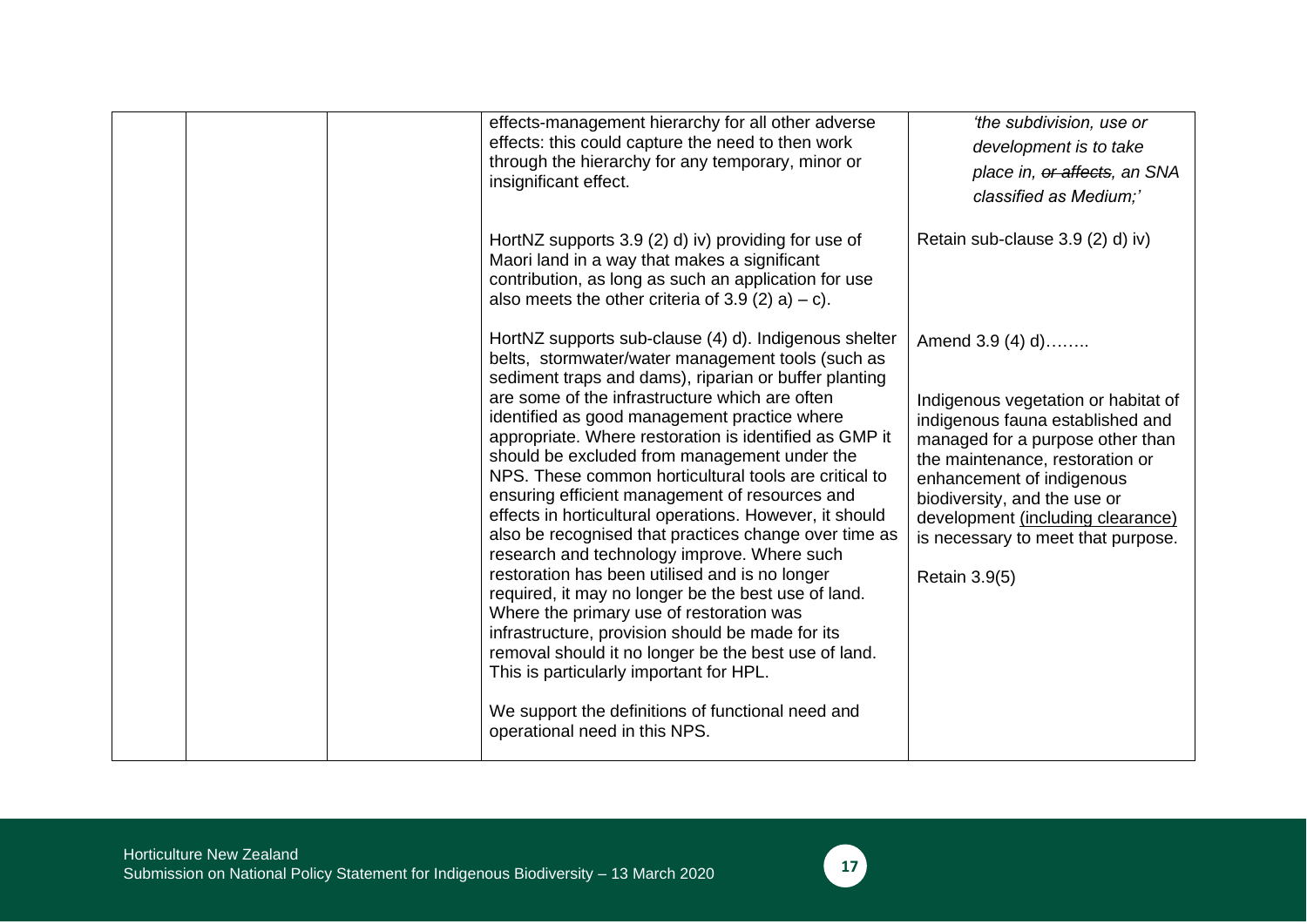|                                                     |                | Support is also conditional on clarification or<br>amendments to Appendix 1 to refine the identification<br>process for SNAs.                                                                                                                                                                                                                                                                                                                                                                                                                                                                                                                                                                                                                                                                               |                                                                                                                                                                                                                                                                                                                                                                                                                                                                                                                                                                                                                                               |
|-----------------------------------------------------|----------------|-------------------------------------------------------------------------------------------------------------------------------------------------------------------------------------------------------------------------------------------------------------------------------------------------------------------------------------------------------------------------------------------------------------------------------------------------------------------------------------------------------------------------------------------------------------------------------------------------------------------------------------------------------------------------------------------------------------------------------------------------------------------------------------------------------------|-----------------------------------------------------------------------------------------------------------------------------------------------------------------------------------------------------------------------------------------------------------------------------------------------------------------------------------------------------------------------------------------------------------------------------------------------------------------------------------------------------------------------------------------------------------------------------------------------------------------------------------------------|
| 12<br>3.12 Existing<br>activities in<br><b>SNAs</b> | Oppose in part | Sub-clause (1) appears to contradict the title of the<br>clause. The title refers to activities "in" SNA's, while<br>the sub-clause refers to the effects of activities "on"<br>SNA's. These have very different implications. We<br>would oppose the application of this clause beyond<br>the boundaries of an SNA.<br>It is uncertain how the "cumulative loss" of existing<br>activities is to be measured and is likely to make the<br>continuation of any existing activity very difficult.<br>As per the discussion above in this submission, an<br>exclusion for those primary production activities with a<br>FEP audited by a recognised auditor would allow for<br>on-going operation and development of primary<br>industries while providing for biodiversity initiatives<br>where appropriate. | Amend 3.12(1) as below:<br>(1) This clause applies to the<br>management of the effects<br>of existing activities on<br>within SNAs"<br>Amend 3.12(3) as follows:<br>(3) In providing for existing<br>activities in their policy<br>statements and plans, local<br>$authorities must -$<br>a) ensure the continuation<br>of an existing activity will<br>not lead to the loss.<br>including through<br>cumulative loss, of extent or<br>degradation of the<br>ecological integrity of any<br>SNA; and<br>Amend to provide an exclusion for<br>primary production activities with a<br>FEP audited by an accredited<br>auditor or organisation. |

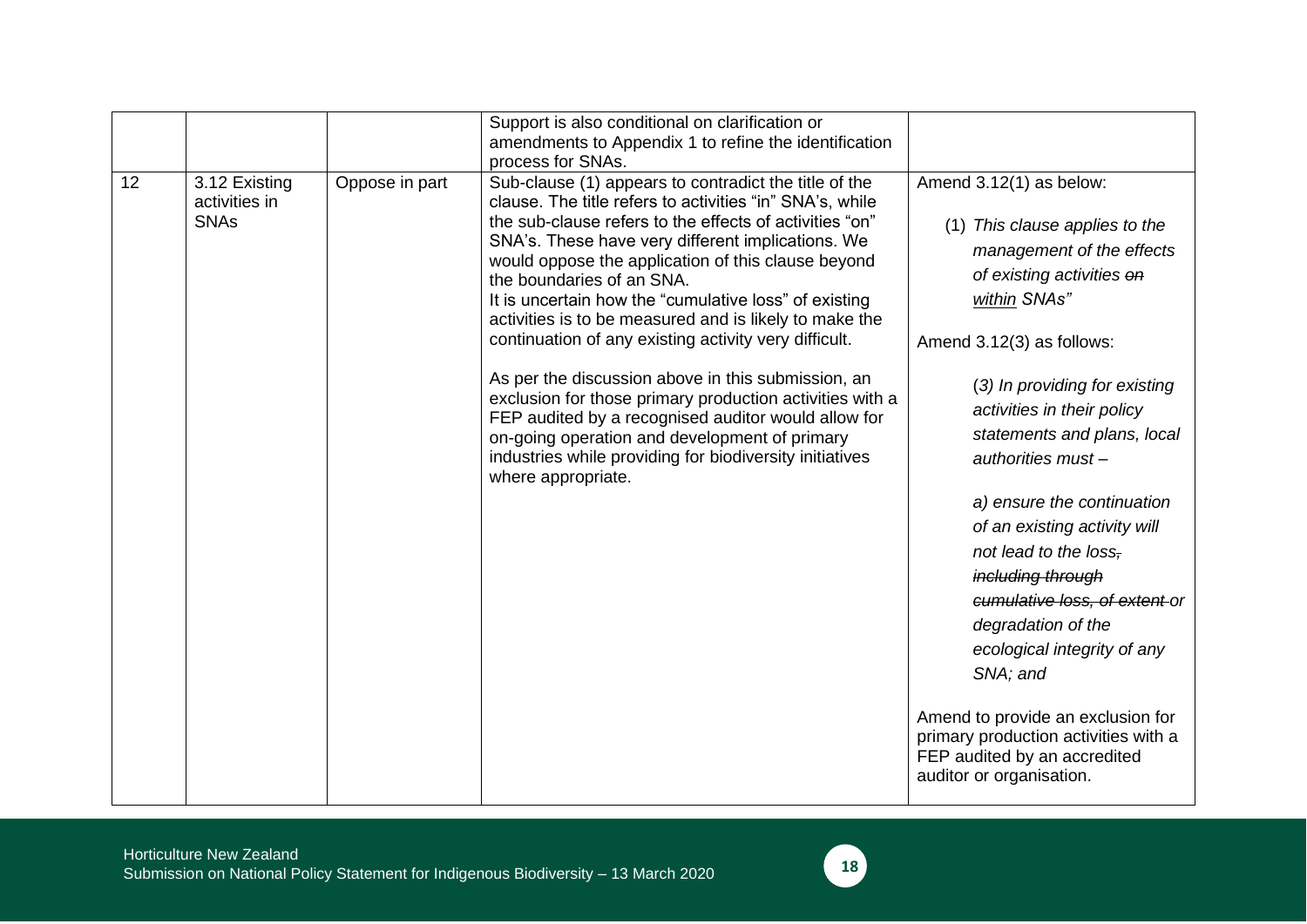| 13 | 3.13 General<br>rules applying<br>outside SNAs | Oppose in part                                                                                                                                                                                                                                                                                                                                                                                                                                                                                                                                                                                                               | We are concerned that this rule may result in perverse<br>behaviours in order to avoid existing indigenous<br>vegetation from being identified as an SNA, or to<br>avoid having to provide additional assessment on any<br>indigenous vegetation present.                                                                                                                                                                                                                                                                                                                        | Retain 3.13(1)(a)<br>Amend $3.13(1)(b)$ as follows:<br>"apply the effects                                                                                              |
|----|------------------------------------------------|------------------------------------------------------------------------------------------------------------------------------------------------------------------------------------------------------------------------------------------------------------------------------------------------------------------------------------------------------------------------------------------------------------------------------------------------------------------------------------------------------------------------------------------------------------------------------------------------------------------------------|----------------------------------------------------------------------------------------------------------------------------------------------------------------------------------------------------------------------------------------------------------------------------------------------------------------------------------------------------------------------------------------------------------------------------------------------------------------------------------------------------------------------------------------------------------------------------------|------------------------------------------------------------------------------------------------------------------------------------------------------------------------|
|    | avoid additional costs.                        | Many growers undertake voluntary planting projects<br>on their farms. These efforts are self-driven without<br>any fiscal or other material benefit. However, as<br>currently drafted this NPS, and in particular Clause<br>3.13 and 3.13(3) growers will be discouraged from<br>undertaking voluntary planting projects at the risk of<br>their operations being restricted by additional<br>regulation. In some instances, it may even result in<br>some individuals removing indigenous vegetation to<br>As regards subclause (1)(b), see comments above,<br>and concerns raised, on the effects management<br>hierarchy. | management hierarchy<br>appropriately manage<br>adverse effects, noting<br>except that biodiversity<br>compensation may be<br>considered as an alternative<br>to biodiversity offsetting<br>(and not only when<br>biodiversity offsetting is not<br>demonstrably achievable)<br>Delete 3.13(1)(c).                                                                                                                                                                                                                                                                               |                                                                                                                                                                        |
|    |                                                |                                                                                                                                                                                                                                                                                                                                                                                                                                                                                                                                                                                                                              | Subclause (1)(c) duplicate clause 3.8 which lays out<br>when and how SNA identification should occur. It also<br>creates uncertainty as it allows councils to determine<br>when an area outside an SNA requires identification.<br>Clause 3.12(2) also creates uncertainty and<br>confusion. Matters that have gone through an<br>Appendix 1 assessment must then go through an<br>RMA Schedule 1 planning process, to ensure<br>landowners have adequate input and ability to<br>challenge any such matters. We consider the<br>provision unnecessary as once matters have gone | Delete 3.13(2) as it is unnecessary<br>- and it is appropriate for such<br>matters to undergo RMA Schedule<br>1 processes.<br>Retain 3.13(3)<br>Insert new $3.13(4)$ : |

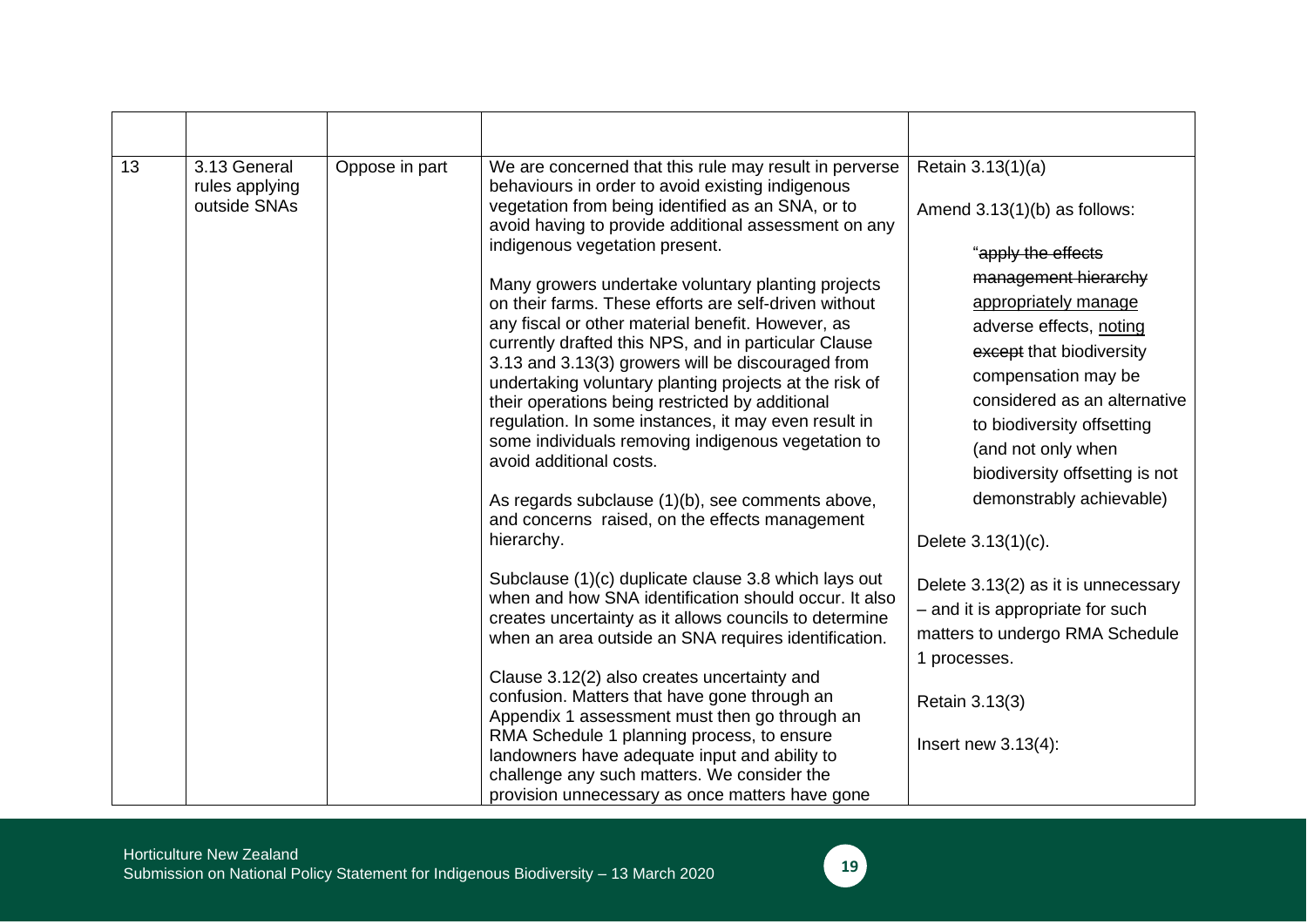|    |                           |                 | through an Appendix 1 assessment, they will become<br>part of the Plan Change process.<br>3.9 recognises that some indigenous vegetation or<br>fauna may be established and managed for a purpose<br>other than biodiversity. 3.9(4)(d) prioritises that<br>primary function over and above biodiversity within a<br>SNA. We believe this should be specified for<br>indigenous vegetation or fauna outside SNA's also.<br>As per the discussion above in this submission, an<br>exclusion for those primary production activities with a<br>FEP audited by a recognised auditor would allow for<br>on-going operation and development of primary<br>industries while providing for biodiversity initiatives<br>where appropriate. | Sub-clause (1) does not apply to<br>managing adverse effects where<br>indigenous vegetation or habitat of<br>indigenous fauna is established<br>and managed for a purpose other<br>than the maintenance, restoration<br>or enhancement of indigenous<br>biodiversity, and the use or<br>development (including clearance)<br>is necessary to meet that purpose.<br>Amend to provide an exclusion for<br>primary production activities with a<br>FEP audited by an accredited<br>auditor or organization. |
|----|---------------------------|-----------------|------------------------------------------------------------------------------------------------------------------------------------------------------------------------------------------------------------------------------------------------------------------------------------------------------------------------------------------------------------------------------------------------------------------------------------------------------------------------------------------------------------------------------------------------------------------------------------------------------------------------------------------------------------------------------------------------------------------------------------|----------------------------------------------------------------------------------------------------------------------------------------------------------------------------------------------------------------------------------------------------------------------------------------------------------------------------------------------------------------------------------------------------------------------------------------------------------------------------------------------------------|
| 14 | 3.14 Identified<br>taonga | Support in part | We support the level of detail proposed from tangata<br>whenua while working with council as opportunities<br>should be created for mutually beneficial outcomes for<br>the parties involved.<br>However there is a concern that if taonga are<br>identified on private land, landowners have no                                                                                                                                                                                                                                                                                                                                                                                                                                   | Amend as follows:<br>Add an additional subclause (6) to<br>include the following principles of<br>engagement on privately owned<br>land:                                                                                                                                                                                                                                                                                                                                                                 |

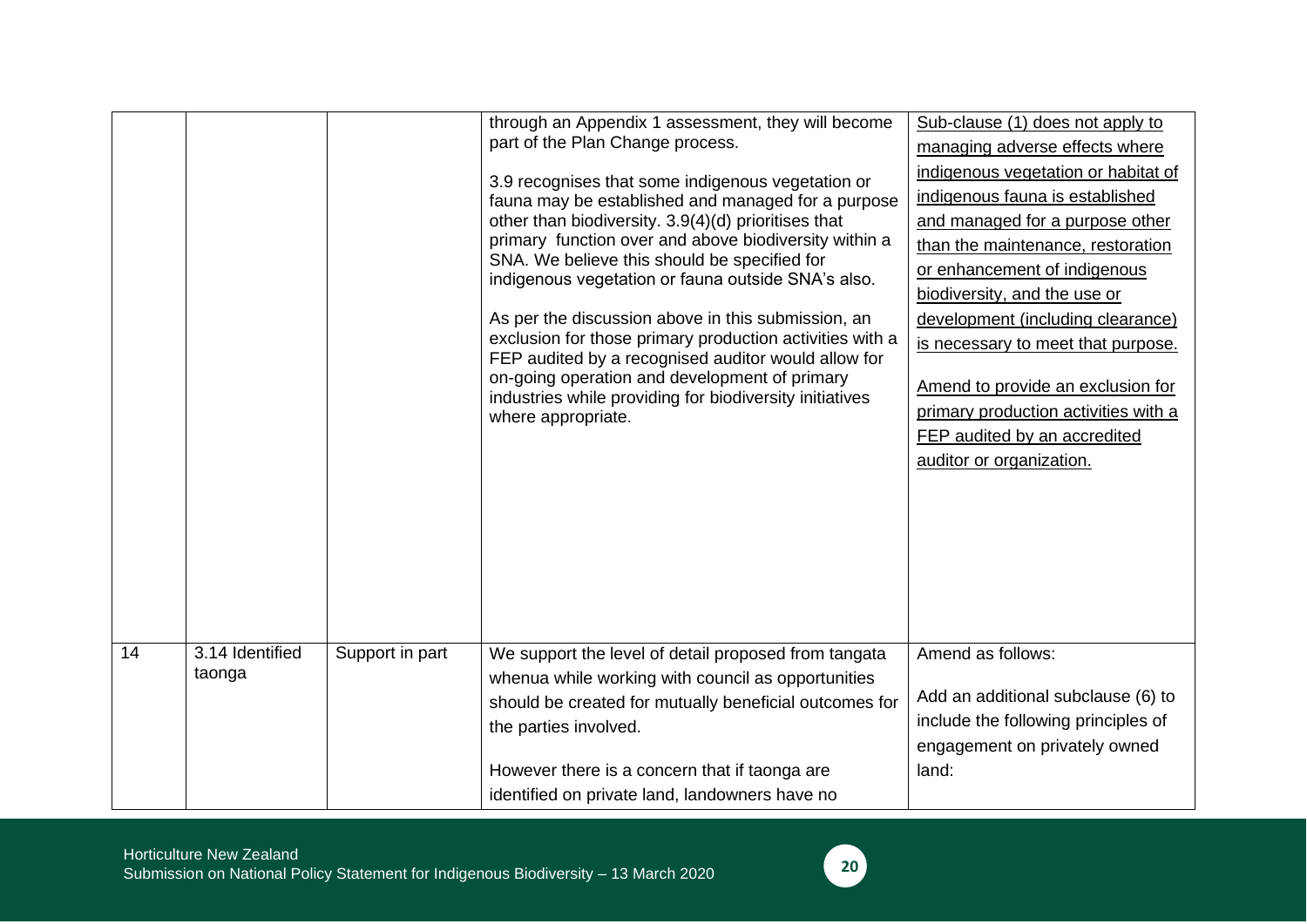|  | express recognition or ability to engage in the process | "Local authorities must use  |
|--|---------------------------------------------------------|------------------------------|
|  | over and above any member of the public who may         | the following principles and |
|  | choose to submit during the Schedule 1 process.         | approaches when              |
|  |                                                         | undertaking actions under    |
|  |                                                         | subclauses $(3)$ to $(5)$ in |
|  |                                                         | relation to privately owned  |
|  |                                                         | land:                        |
|  |                                                         | a) partnership: local        |
|  |                                                         | authorities and tangata      |
|  |                                                         | whenua must seek to          |
|  |                                                         | engage with affected         |
|  |                                                         | landowners early and share   |
|  |                                                         | information about taonga,    |
|  |                                                         | potential management         |
|  |                                                         |                              |
|  |                                                         | options and any support      |
|  |                                                         | and incentives that may be   |
|  |                                                         | available:                   |
|  |                                                         | b) transparency: local       |
|  |                                                         | authorities must clearly     |
|  |                                                         | inform landowners about      |
|  |                                                         | how information gathered     |
|  |                                                         | will be used and make        |
|  |                                                         | existing information, draft  |
|  |                                                         | assessments and other        |
|  |                                                         | relevant information         |

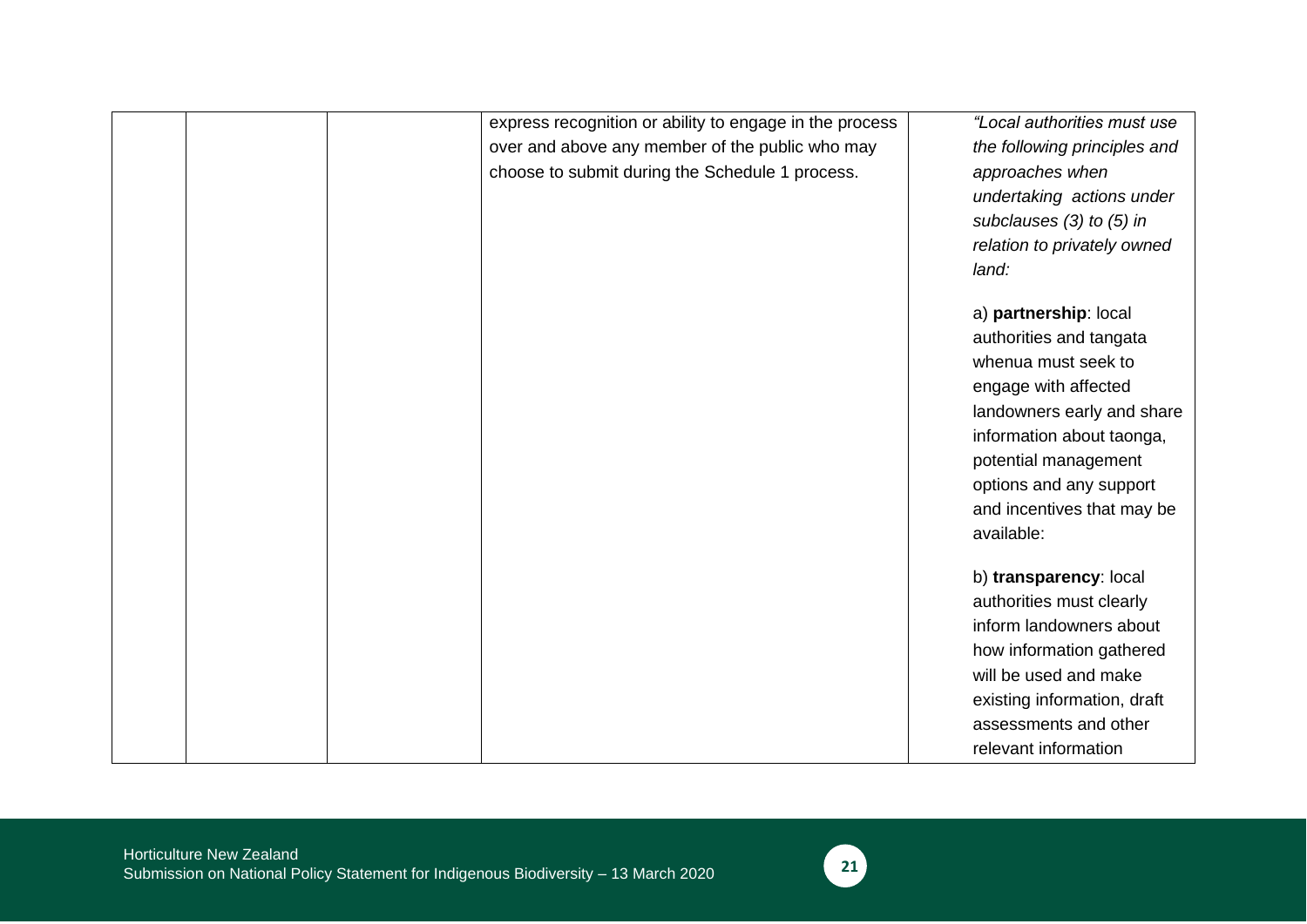|  |  | available to relevant                                                                            |
|--|--|--------------------------------------------------------------------------------------------------|
|  |  | landowners for review:                                                                           |
|  |  | c) quality: wherever                                                                             |
|  |  | practicable, the values and                                                                      |
|  |  | extent of taonga should be                                                                       |
|  |  | verified by physical                                                                             |
|  |  | inspection:                                                                                      |
|  |  | d) access: where                                                                                 |
|  |  | permission to access a                                                                           |
|  |  | property on a voluntary                                                                          |
|  |  | basis is not given, powers                                                                       |
|  |  | of entry under section 333                                                                       |
|  |  | of the Act should only be                                                                        |
|  |  | used as a last resort:                                                                           |
|  |  | As discussed above, we consider<br>considerable implementation<br>guidance and supporting advice |
|  |  | will be needed in this regard.                                                                   |

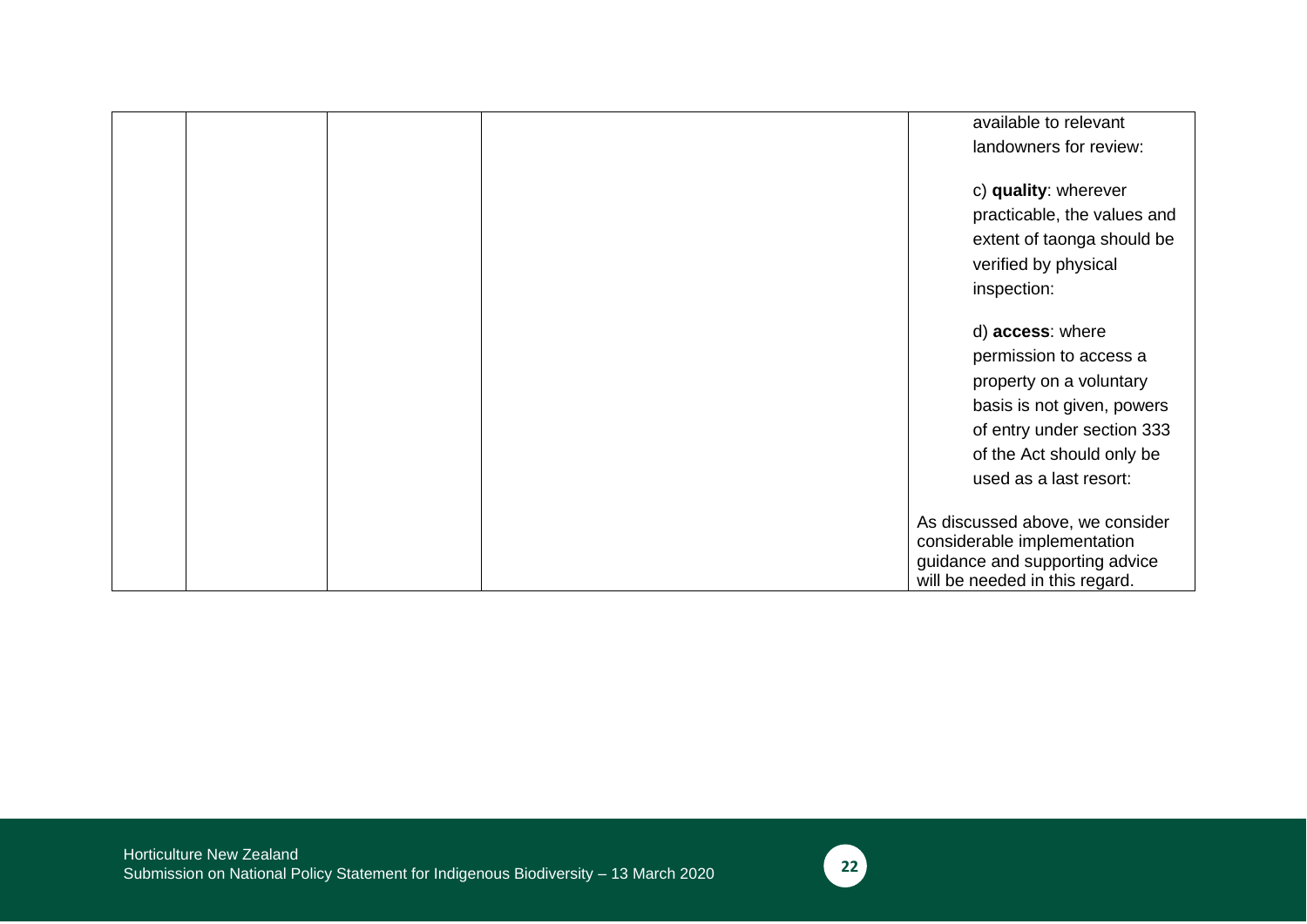| 15 | 3.16<br><b>Restoration and</b><br>enhancement<br>3.16(2) | Oppose in<br>part/support in<br>part<br>Support in | Clarification is sought on the definition of wetlands.<br>HortNZ would oppose the capture or inclusion of good<br>management practices such as sediment ponds.<br>These practices are support infrastructure to | Clarify the definition of wetlands<br>(noting that wetlands are defined in<br>the RMA and further defined in the<br>NPSFM) and exclude good |
|----|----------------------------------------------------------|----------------------------------------------------|-----------------------------------------------------------------------------------------------------------------------------------------------------------------------------------------------------------------|---------------------------------------------------------------------------------------------------------------------------------------------|
|    |                                                          |                                                    | horticultural practices and are critical to managing<br>environmental risks. The management of these<br>entities as infrastructure is priority over the NPSIB                                                   | management practices (such as<br>sediment control ponds).                                                                                   |
|    |                                                          |                                                    | objectives.                                                                                                                                                                                                     | Amend to include further detail as<br>to the former wetlands that may be                                                                    |
|    |                                                          |                                                    | HortNZ opposes the inclusion of former wetlands<br>where these are present on land used for commercial                                                                                                          | included within the NPSIB                                                                                                                   |
|    |                                                          |                                                    | horticultural cultivation.                                                                                                                                                                                      | Amend 3.16(2) to state any areas<br>referred to in subclause (1)(b) and                                                                     |
|    |                                                          |                                                    | We believe that a more strategic approach is required<br>for restoration and enhancement and that non-                                                                                                          | (c) will be identified as part of the                                                                                                       |
|    |                                                          |                                                    | regulatory methods will provide the best outcomes<br>long-term. Non-regulatory methods could include                                                                                                            | clause 3.8 process. Amend 3.16(3)<br>as follows:                                                                                            |
|    |                                                          |                                                    | advice, support, partnerships and incentivisation.                                                                                                                                                              | Local authorities must                                                                                                                      |
|    |                                                          |                                                    | We support the prioritisation of restoration areas,<br>however, to avoid duplication and excessive                                                                                                              | promote, through their                                                                                                                      |
|    |                                                          |                                                    | process/costs, prioritisation should form part of the<br>SNA assessment process. There also needs to be                                                                                                         | regional biodiversity<br>strategy, objectives, policies                                                                                     |
|    |                                                          |                                                    | flexibility in prioritising projects in order to get buy-in<br>from local communities.                                                                                                                          | and methods in policy                                                                                                                       |
|    |                                                          |                                                    |                                                                                                                                                                                                                 | statements and plans, the<br>restoration and                                                                                                |
|    |                                                          |                                                    | As mentioned, we have concerns relating to the ability<br>to impose and review restoration and enhancement<br>consent conditions. Consent conditions need to be                                                 | enhancement (including                                                                                                                      |
|    |                                                          |                                                    | relevant to the effects being generated by the<br>proposed activity.                                                                                                                                            | through reconstruction) of<br>areas to which this clause<br>applies.                                                                        |
|    |                                                          |                                                    |                                                                                                                                                                                                                 | Amend 3.16(4) as follows:                                                                                                                   |

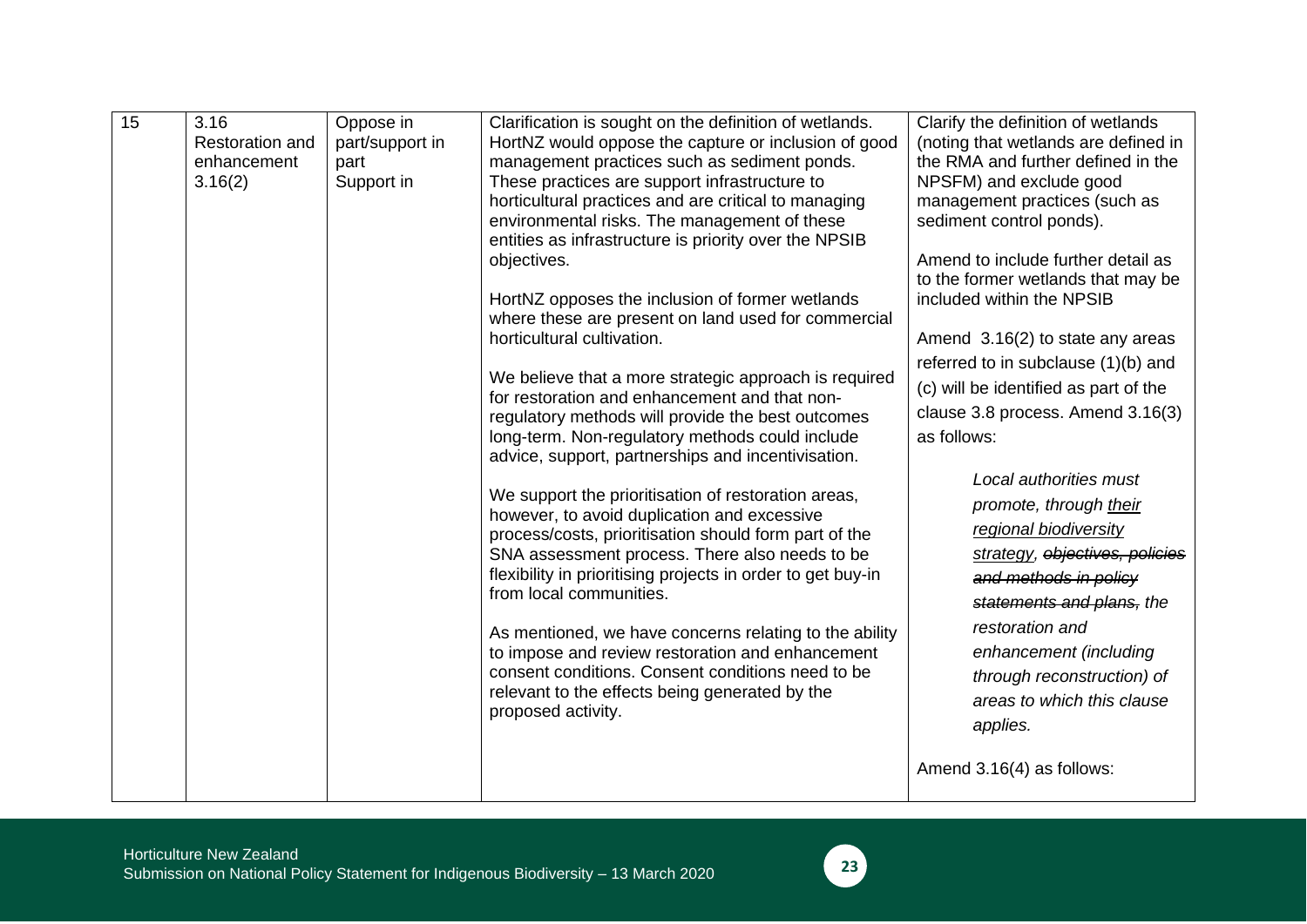|  |  | The regional biodiversity     |
|--|--|-------------------------------|
|  |  | strategy objectives, policies |
|  |  | or methods must identify      |
|  |  | opportunities for restoration |
|  |  | and enhancement of those      |
|  |  | areas, where possible         |
|  |  | prioritising all of the       |
|  |  | following over other          |
|  |  | indigenous biodiversity       |
|  |  | restoration projects:         |
|  |  |                               |
|  |  | Retain 3.16(5)                |
|  |  |                               |
|  |  | Delete 3.16(6)                |
|  |  |                               |
|  |  |                               |
|  |  |                               |
|  |  |                               |
|  |  |                               |
|  |  |                               |
|  |  |                               |
|  |  |                               |
|  |  |                               |
|  |  |                               |
|  |  |                               |
|  |  |                               |
|  |  |                               |
|  |  |                               |

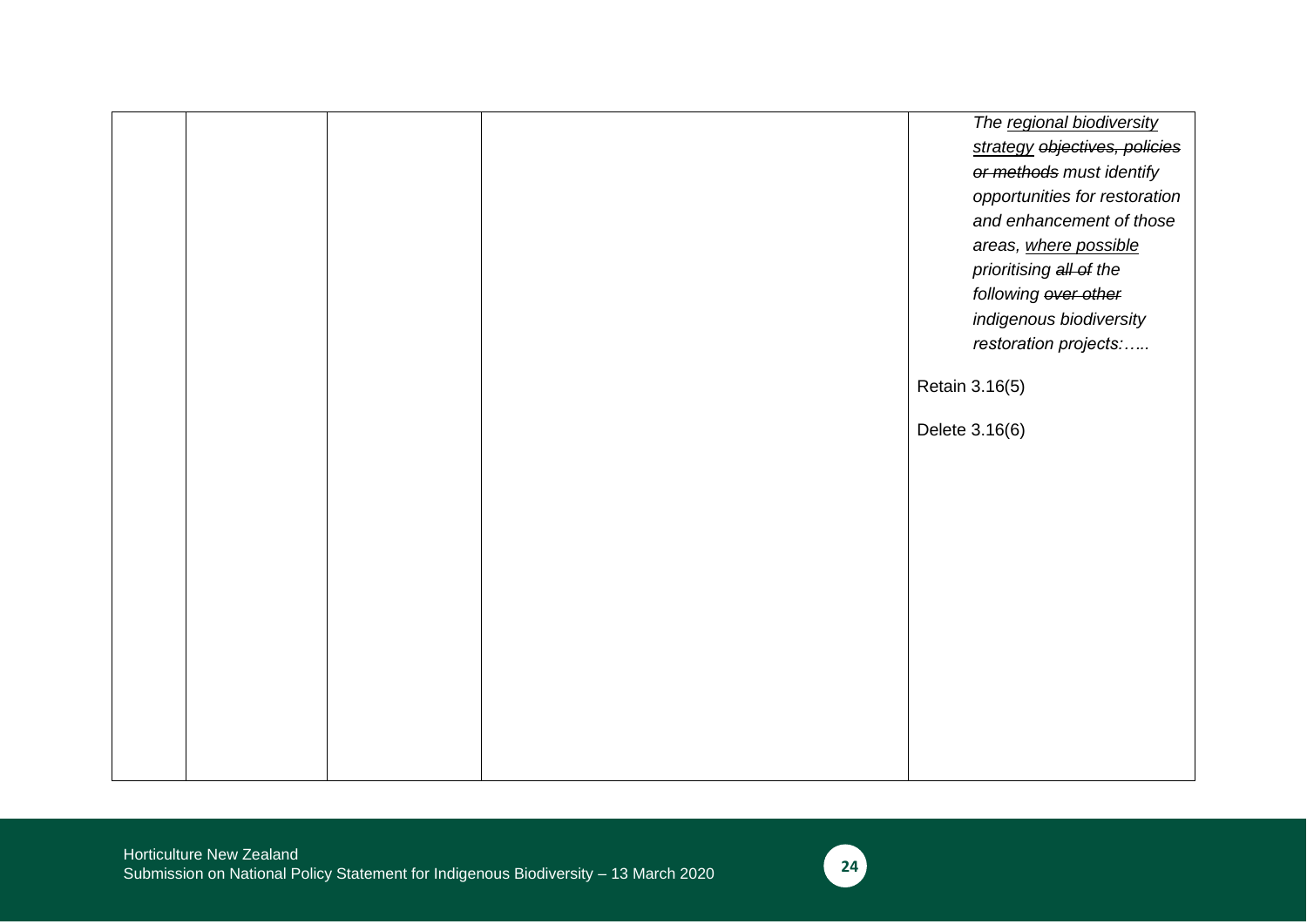| 16 | 3.17 Increasing | Oppose          | It is unclear how the 10%, or any threshold for                                          | Amend:                                                |
|----|-----------------|-----------------|------------------------------------------------------------------------------------------|-------------------------------------------------------|
|    | indigenous      |                 | enhancement will be implemented and how the rural                                        |                                                       |
|    | vegetation      |                 | and urban areas will be defined.                                                         | So that the 10% target is                             |
|    | cover           |                 |                                                                                          | part of strategic planning                            |
|    |                 |                 | We are particularly concerned that rural landowners                                      | provisions under the LGA,                             |
|    |                 |                 | and communities will end up bearing the costs of                                         | rather than implementation                            |
|    |                 |                 | implementing a 10% target in rural areas. Urban                                          | on a resource consent                                 |
|    |                 |                 | areas have large tracts of public spaces such as                                         | specific basis                                        |
|    |                 |                 | parks and footpaths (for street trees). It is logical that                               | Provide incentives for                                |
|    |                 |                 | these spaces will be used to accommodate the                                             | indigenous biodiversity                               |
|    |                 |                 | majority of target increases. However, these spaces                                      | enhancement and                                       |
|    |                 |                 | are not as prevalent in rural areas and it is likely that                                | restoration that assists in                           |
|    |                 |                 | the onus will fall to private landowners to                                              | achieving the target set out                          |
|    |                 |                 | accommodate coverage increases on private land.                                          | above                                                 |
|    |                 |                 | This comes at significant cost, not only<br>planting/implementation but also in terms of |                                                       |
|    |                 |                 | diminished use of land and long-term maintenance                                         | Include guidelines on how<br>regional councils are to |
|    |                 |                 | costs. There is no requirement for councils to provide                                   | determine an appropriate                              |
|    |                 |                 | incentives and as discussed above in this submission                                     | percentage increase in                                |
|    |                 |                 | compensation under the RMA is unlikely.                                                  | indigenous vegetation cover                           |
|    |                 |                 |                                                                                          |                                                       |
|    |                 |                 | There is no guidance on how regional councils are to                                     |                                                       |
|    |                 |                 | determine an appropriate percentage to increase                                          |                                                       |
|    |                 |                 | indigenous vegetation in any given area. Such                                            |                                                       |
|    |                 |                 | direction may be necessary to ensure appropriate and                                     |                                                       |
|    |                 |                 | equitable distribution across different areas.                                           |                                                       |
|    |                 |                 |                                                                                          |                                                       |
|    |                 |                 |                                                                                          |                                                       |
|    |                 |                 |                                                                                          |                                                       |
| 17 | 3.18 Regional   | Support in part | We support the development of Regional Biodiversity                                      | Retain                                                |
|    | biodiversity    |                 | Strategies and believe they will be fundamental in                                       |                                                       |
|    | strategies      |                 | achieving the restoration and enhancement goals of                                       |                                                       |
|    |                 |                 | the NPSIB.                                                                               |                                                       |
|    |                 |                 |                                                                                          |                                                       |

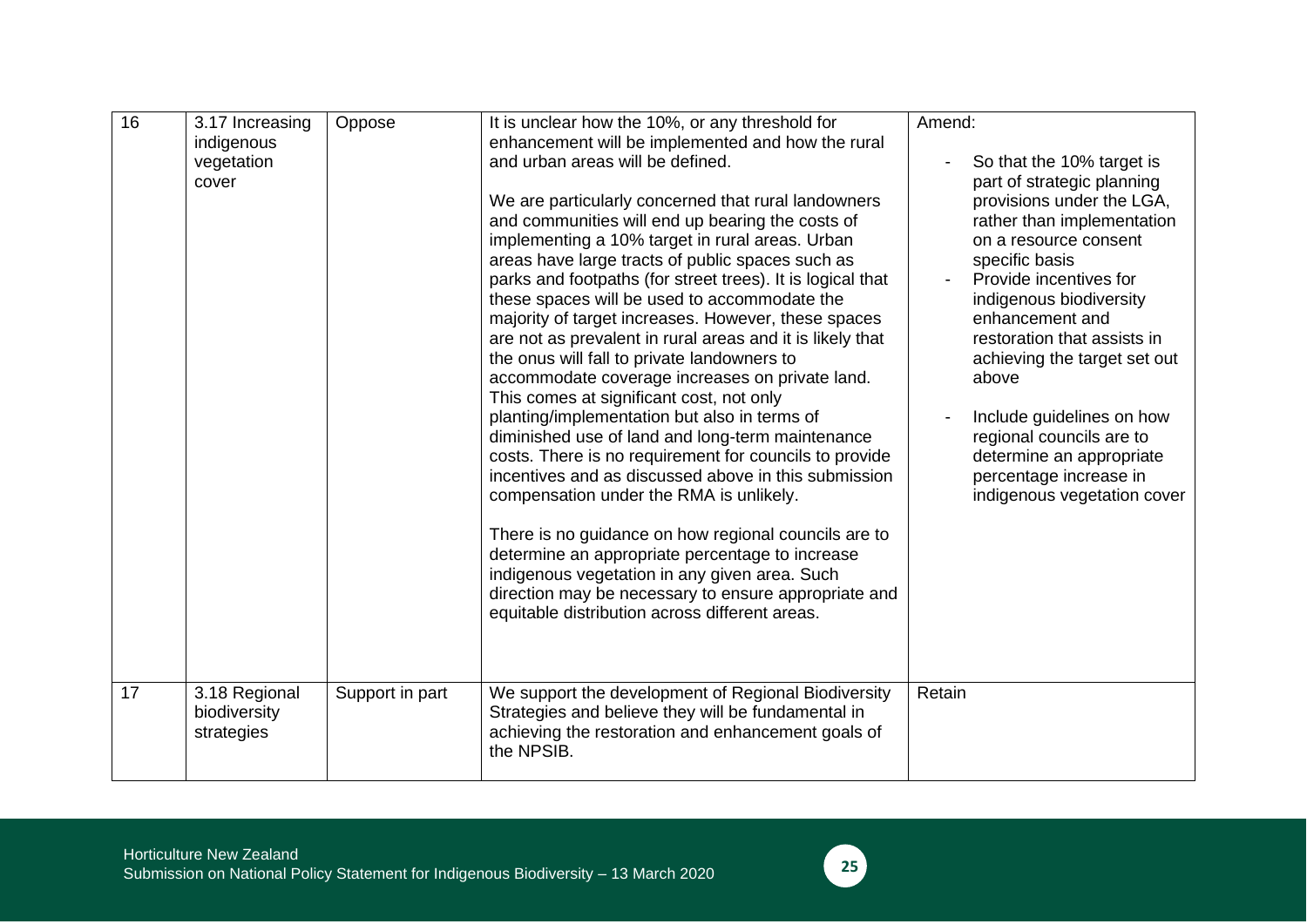| 18 | 3.19<br>Assessment of<br>environmental<br>effects                                                                                              | Oppose in part | This clause requires a very broad range of information<br>from every application regardless of relevance or<br>scale. The level of information should be relevant to<br>the type of consent. Furthermore, many of the<br>information requirements will need specialist advice,<br>resulting in further costs for applicants. Similar to<br>information requirements, costs should be reasonable<br>and proportionate to the consent.<br>It is unclear whether Clause 3.19 (1) applies to those<br>activities already requiring consent for another matter,<br>or whether it applies to all activities where all or any of<br>the site is in or affects one of the listed attributes.<br>Clarification is required on the extent of indigenous<br>vegetation or habitat that would trigger sub-clause (1)<br>b) or c). As worded an assessment may be required<br>for an activity on a site containing individual or<br>minimal indigenous vegetation, particularly where that<br>activity was primarily related to cultivation associated<br>with horticultural operations. | Amend<br>Relate 3.19 to new land use<br>and subdivision consents<br>and clarify whether clause<br>3.19 (1) applies to those<br>activities already requiring<br>consent for another matter,<br>or whether it applies to all<br>activities where all or any of<br>the site is in or affects one<br>of the listed attributes<br>Provide clarification on the<br>extent of indigenous<br>vegetation or habitat that<br>would trigger sub-clause (1)<br>$b)$ or $c)$ |
|----|------------------------------------------------------------------------------------------------------------------------------------------------|----------------|-----------------------------------------------------------------------------------------------------------------------------------------------------------------------------------------------------------------------------------------------------------------------------------------------------------------------------------------------------------------------------------------------------------------------------------------------------------------------------------------------------------------------------------------------------------------------------------------------------------------------------------------------------------------------------------------------------------------------------------------------------------------------------------------------------------------------------------------------------------------------------------------------------------------------------------------------------------------------------------------------------------------------------------------------------------------------------|-----------------------------------------------------------------------------------------------------------------------------------------------------------------------------------------------------------------------------------------------------------------------------------------------------------------------------------------------------------------------------------------------------------------------------------------------------------------|
| 19 | Appendix 1:<br>Criteria for<br>identifying<br>significant<br>indigenous<br>vegetation and<br>significant<br>habitat of<br>indigenous<br>fauna. | Oppose         | Clarification is sought on clause (2) as to whether, for<br>an area to be identified as an SNA, it is required to<br>meet:<br>one attribute from each criterion, or<br>$\bullet$<br>only one attribute from any one of the criteria.<br>Clause (2) should be amended to provide clarity and<br>certainty around the identification of SNA's. If it is the<br>intent that only one attribute from any one of the<br>criteria is required, then any and all indigenous<br>vegetation or habitat would be identified as an SNA,<br>and any land could be seen as a buffer or providing                                                                                                                                                                                                                                                                                                                                                                                                                                                                                         | Amend Clause (2)<br>A significant natural area will meet<br>any one of the attributes from each<br>of the following four criteria                                                                                                                                                                                                                                                                                                                               |

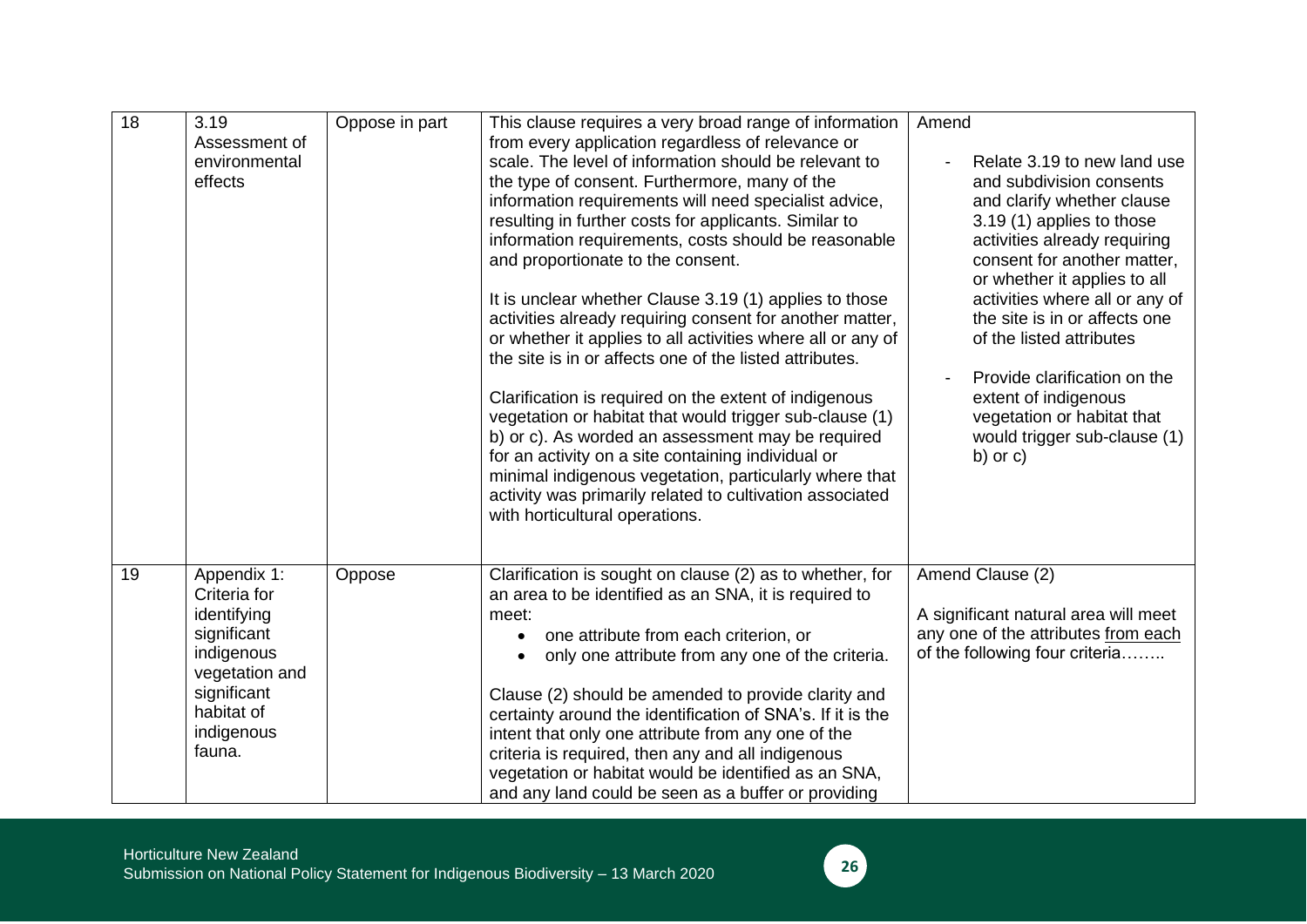|    |                                                                                   |                       | connectivity. This would mean that every activity<br>regardless of scale or relevance, would be required to<br>provide an assessment of effects and would be<br>required to avoid adverse effects in the first instance.<br>This is a particularly high bar to be placed on all<br>activities.                                                                                                                                                                                                                                                                                                   |                                                                                                                                                                                                                                                     |
|----|-----------------------------------------------------------------------------------|-----------------------|--------------------------------------------------------------------------------------------------------------------------------------------------------------------------------------------------------------------------------------------------------------------------------------------------------------------------------------------------------------------------------------------------------------------------------------------------------------------------------------------------------------------------------------------------------------------------------------------------|-----------------------------------------------------------------------------------------------------------------------------------------------------------------------------------------------------------------------------------------------------|
| 20 | Appendix 2:<br>Tool for<br>managing<br>effects on<br>significant<br>natural areas | Oppose                | The proposed management framework is intended to<br>assist in identifying a SNA as high or medium.<br>However, the proposed management framework<br>identifies the difference between high and medium as<br>either "a high level/range/presense", or "a moderate<br>level/range/presence" of any given attribute. There is<br>no quantitative means of making an objective<br>assessment. This is likely to result in extensive<br>litigation cases, adding to costs and creating further<br>delays.                                                                                             | Provide direction on how to<br>determine an attribute as "high"<br>versus "moderate".                                                                                                                                                               |
| 21 | Appendix 3:<br>Principles for<br>biodiversity<br>offsetting                       | Support in part       | HortNZ supports providing for biodiversity offsetting<br>and generally supports the principles outlined in<br>Appendix 3. However, clarification is sought on what<br>is deemed to be "socially acceptable options" as per<br>clause 2) ii).<br>Clause 3 and clause 4 appear to conflict where by<br>clause 3 stipulates offsetting results in "preferably a<br>net gain", and clause 4 requires offsetting to "achieve<br>gainsabove and beyond gains that would have<br>occurred in the absence of the offset". The last<br>sentence of clause 4 would fit better with clause 2 as<br>a limit. | Provide clarification of what is<br>"socially acceptable" offsetting.<br>Delete Clause 4 'Additionality'<br>entirely.<br>Amend Clause 2 to insert:<br>iv) Offset design and<br>implementation would displace<br>adverse effects to other locations. |
| 22 | Appendix 4:<br>Principles for<br>biodiversity<br>compensation                     | Generally,<br>support | Clarification is sought on what is deemed to be<br>"socially acceptable options" as per clause 2) b).                                                                                                                                                                                                                                                                                                                                                                                                                                                                                            | Provide clarification of what is<br>"socially acceptable" offsetting.                                                                                                                                                                               |